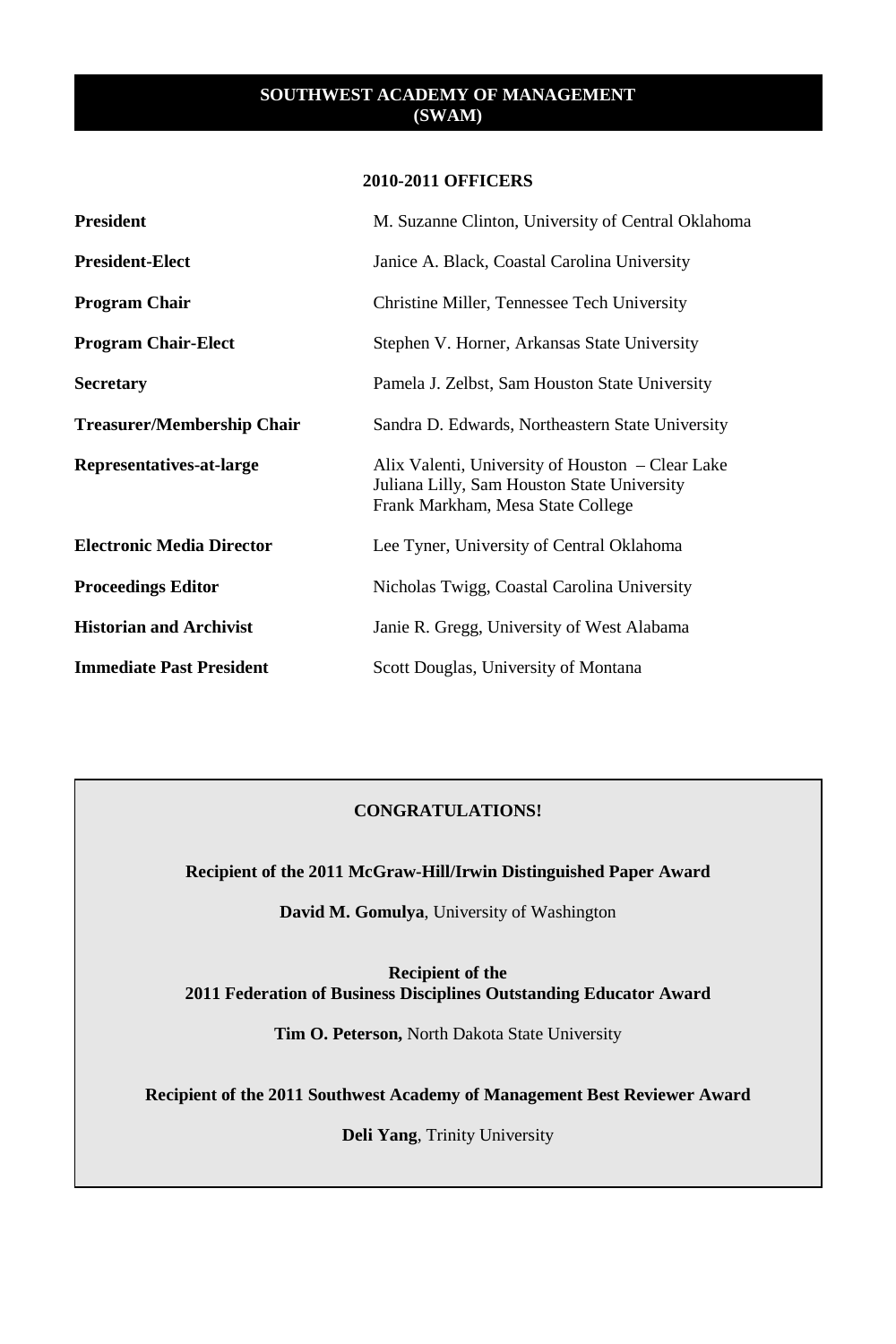## **2010-2011 TRACK CHAIRS**

| Strategy / Public & Nonprofit /<br><b>Health Care Management</b>        | James Langabeer, University of Texas - Houston                                         |
|-------------------------------------------------------------------------|----------------------------------------------------------------------------------------|
| <b>Entrepreneurship &amp; Small Business</b>                            | Manjula Salimath, University of North Texas                                            |
| <b>Organizational Behavior</b>                                          | John N. Davis, Hardin-Simmons University<br>Tim B. Chandler, Hardin-Simmons University |
| <b>Human Resources / Careers /</b><br><b>Gender &amp; Diversity</b>     | S. Gayle Baugh, University of West Florida                                             |
| <b>International / Organizational</b><br><b>Theory / Social Issues</b>  | Karen L. Middleton, Texas A&M – Corpus Christi                                         |
| <b>General Management / Technology /</b><br><b>Management Education</b> | Frank Markham, Mesa State College                                                      |
| <b>Organizational Development /</b><br><b>Conflict Management</b>       | Therese Yaeger, Benedictine University<br>Peter Sorensen, Benedictine University       |
| <b>Professional Development Workshops</b>                               | Shawn M. Carraher, Minot State University                                              |
| <b>Developmental Papers</b>                                             | Sherry E. Sullivan, Bowling Green State University                                     |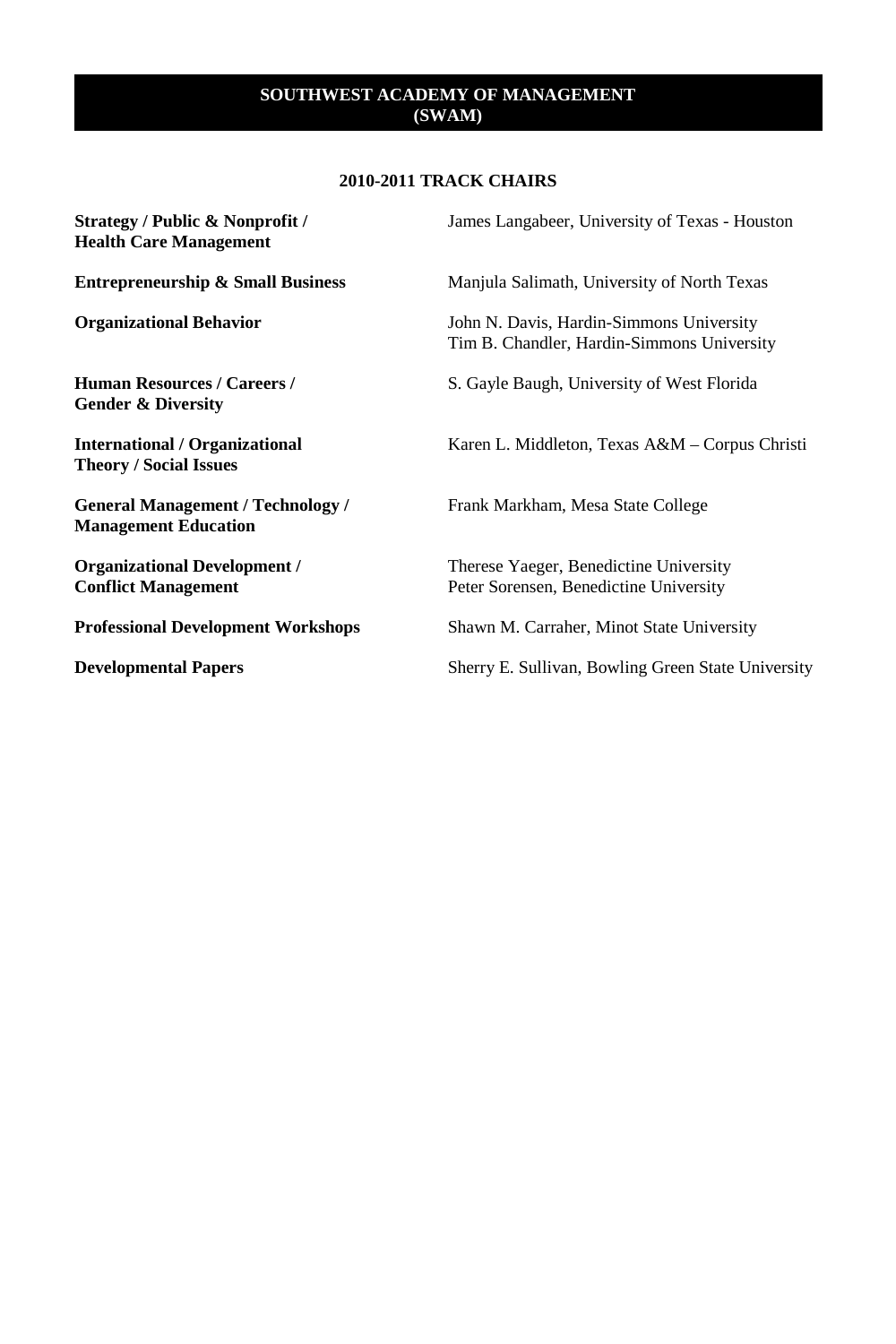## **March 9, 2011 (Wednesday)**

| 1:30 p.m. $-3:00$ p.m. |                                                    | Arboretum 2 |
|------------------------|----------------------------------------------------|-------------|
| <b>TRACK TITLE</b>     | PROFESSIONAL DEVELOPMENT WORKSHOP                  |             |
| <b>SESSION A</b>       | <b>Avoiding 'Shovelware' in Hybrid Courses</b>     |             |
| Workshop Leader:       | <b>Cynthia Holubik, Wayland Baptist University</b> |             |
|                        |                                                    |             |

Shovelware is a derogatory term that describes the practice of "shoveling" course content from classroom mode into hybrid format (a combination of classroom and online delivery) without proper adaptation. The unsatisfactory outcome has implications for learning effectiveness and student retention. This workshop will cover current trends, basic design principles, best practices, and tool selection. Participants are invited to bring a specific instructional design issue for open discussion and problem resolution.

| 1:30 p.m. $-3:00$ p.m. | Arboretum 3/4                                                                                                                                                                       |
|------------------------|-------------------------------------------------------------------------------------------------------------------------------------------------------------------------------------|
| TRACK TITLE            | <b>ORGANIZATIONAL DEVELOPMENT / CONFLICT MANAGEMENT</b>                                                                                                                             |
| <b>SESSION B</b>       | <b>Cultural Change Considerations to Recover, Rebuild, &amp; Renew</b>                                                                                                              |
| <b>Session Chair:</b>  | <b>Philip Anderson, Benedictine University</b>                                                                                                                                      |
| Panelists:             | <b>Ron Fisher, Argonne National Laboratory</b><br>Laura Froehlich, Nationwide Insurance<br><b>John Grant, General Motors</b><br><b>Neelima Paranjpey, Chicago Transit Authority</b> |

Please make plans to visit the exhibits to receive information on the latest books and newest education technologies.  $\blacklozenge$ Please let exhibitors know how much we appreciate their presence and continued support!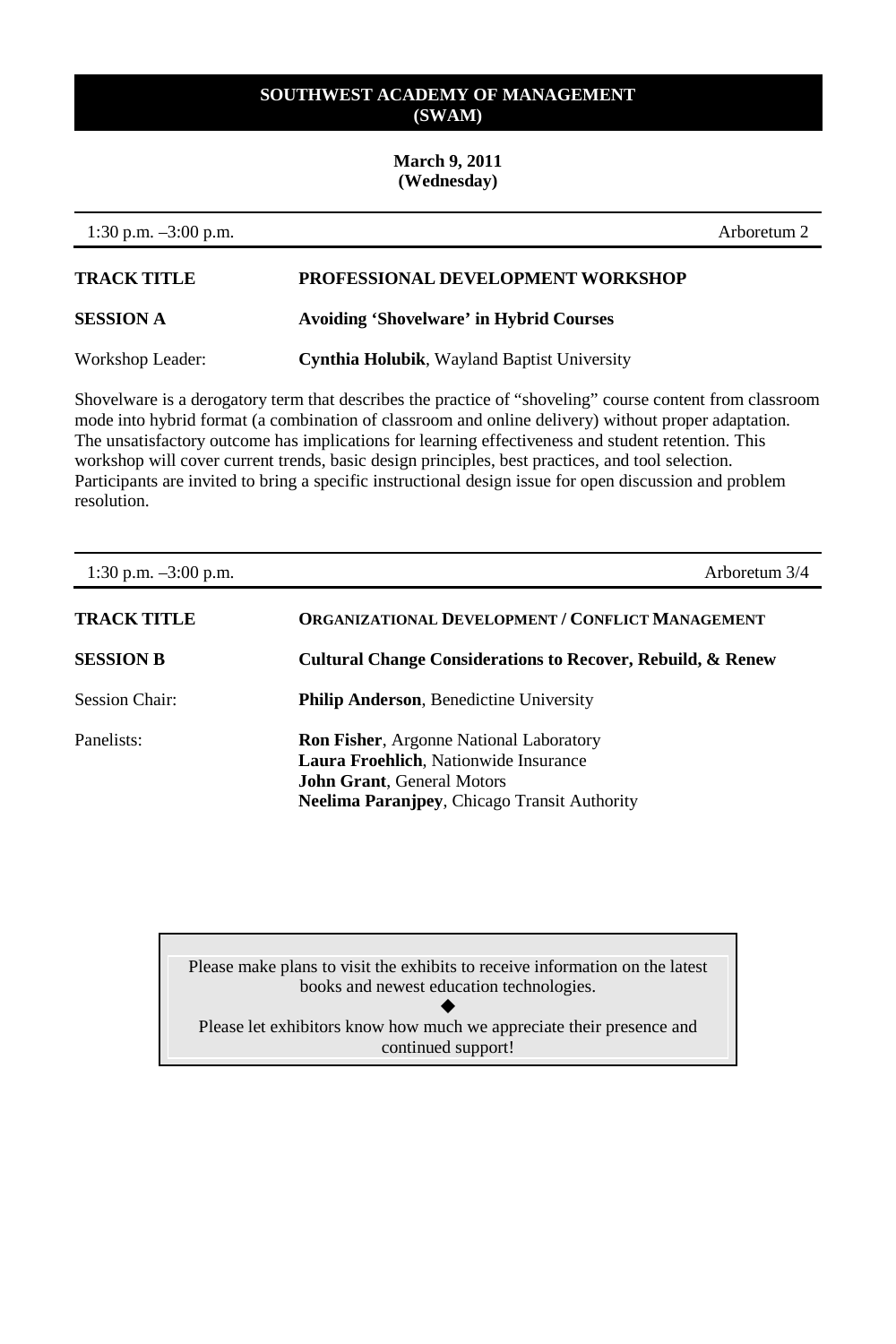#### **March 9, 2011 (Wednesday)**

| 1:30 p.m. $-2:15$ p.m. |                                                                                                                                                                                                                                                                                                                                             | Arboretum 5 |
|------------------------|---------------------------------------------------------------------------------------------------------------------------------------------------------------------------------------------------------------------------------------------------------------------------------------------------------------------------------------------|-------------|
| <b>TRACK TITLE</b>     | <b>DEVELOPMENTAL PAPERS</b>                                                                                                                                                                                                                                                                                                                 |             |
| <b>SESSION C</b>       | <b>Mentoring Session</b> (By invitation only)                                                                                                                                                                                                                                                                                               |             |
| Track Chair:           | <b>Sherry E. Sullivan, Bowling Green State University</b>                                                                                                                                                                                                                                                                                   |             |
| Mentors:               | <b>Shawn M. Carraher, Minot State University</b><br><b>Pamela J. Zelbst, Sam Houston State University</b><br><b>Stephen V. Horner, Arkansas State University</b><br><b>Sherry E. Sullivan, Bowling Green State University</b><br><b>Aneika Simmons, Sam Houston State University</b><br><b>James W. Bishop, New Mexico State University</b> |             |

*Acculturation and Usage of Banking Services among Hispanic Immigrants in the United States* **Leonel Prieto,** Texas A&M International University **Tagi Sagafi-Nejad,** Texas A&M International University **Balaji Janamanchi,** Texas A&M International University

*Corporate Illegal Behavior as an Unanticipated Consequence of Philanthropy*  **Rebecca Wyland,** University of Wisconsin – Milwaukee **Michael Freimark,** Southern Illinois University – Carbondale **Matthias Bollmus,** University of Wisconsin – Milwaukee **Eric Hedrich,** KPW Management, Inc

*Examining Job Design for an Organizational Impression Management Perspective* **T. M. Penn**, Tulane University

*Enhancing Workplace Spirituality Through Emotional Intelligence*  **Peerayuth Charoensukmongkol**, Texas A&M International University **Jose Luis Daniel**, Texas A&M International University

*Creating the Context for Innovation: Identifying the Building Blocks for Innovative Growth* **Trent Williams**, Deloitte Consulting

*Process Innovation, Product Innovation, and Organizational Performance* **Mengge (Michael) Li,** University of Houston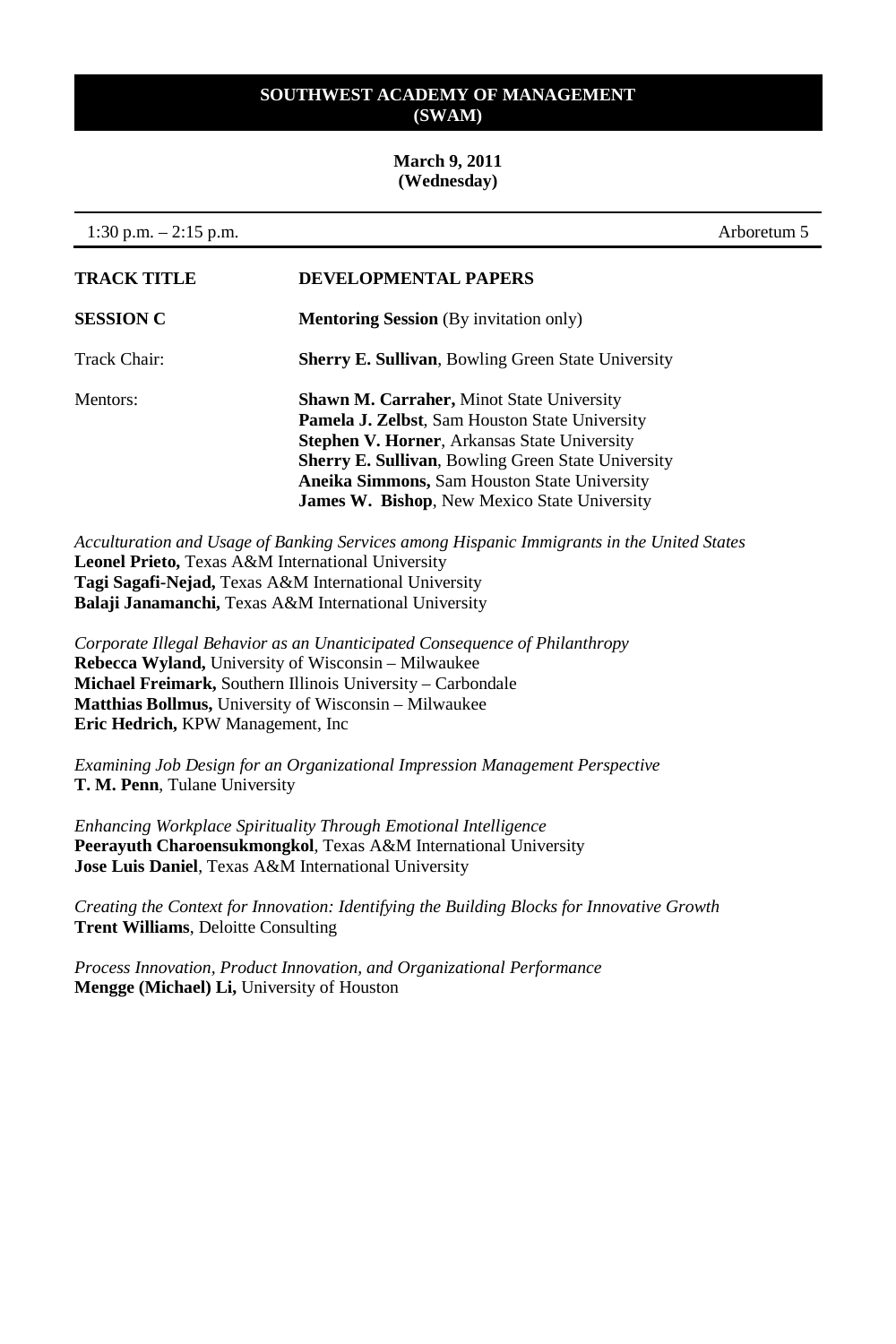# **March 9, 2011 (Wednesday)**

| $2:15$ p.m. $-3:00$ p.m. | Arboretum 5                                                                                                                                                                                                                                                                                                               |
|--------------------------|---------------------------------------------------------------------------------------------------------------------------------------------------------------------------------------------------------------------------------------------------------------------------------------------------------------------------|
| <b>TRACK TITLE</b>       | <b>SPECIAL SESSION</b>                                                                                                                                                                                                                                                                                                    |
| <b>SESSION D</b>         | <b>Insights from the Editor</b>                                                                                                                                                                                                                                                                                           |
| Presenter:               | Michael Hitt, Texas A&M University                                                                                                                                                                                                                                                                                        |
| Academy of Management.   | Enhance your ability to publish with insights from an established scholar and journal editor. Mike is a<br>former editor of the Academy of Management Journal and is the current co-editor of the Strategic<br><i>Entrepreneurship Journal.</i> He is a Fellow in the Academy of Management and a former President of the |
| $3:30$ p.m. $-5:00$ p.m. | Arboretum <sub>2</sub>                                                                                                                                                                                                                                                                                                    |
| <b>TRACK TITLE</b>       | PROFESSIONAL DEVELOPMENT WORKSHOPS                                                                                                                                                                                                                                                                                        |
| <b>SESSION A</b>         | <b>Transferring Knowledge Across Contexts: Embedding Critical</b><br><b>Thinking in Core Business Classes</b>                                                                                                                                                                                                             |
| Workshop Leader:         | Janice A. Black, Coastal Carolina University                                                                                                                                                                                                                                                                              |
| Target Audience:         | Faculty interested in learning how to help students develop higher<br>order thinking skills; faculty in charge of program assessment may be<br>interested in linking critical thinking processes across core classes.                                                                                                     |

| $3:30$ p.m. $-5:00$ p.m. | Arboretum 3/4                                                                                                                                                              |
|--------------------------|----------------------------------------------------------------------------------------------------------------------------------------------------------------------------|
| <b>TRACK TITLE</b>       | <b>ORGANIZATIONAL DEVELOPMENT / CONFLICT MANAGEMENT</b>                                                                                                                    |
| <b>SESSION B</b>         | Leveraging Leadership for Positive Organizational Change                                                                                                                   |
| <b>Session Chair:</b>    | <b>Therese Yaeger, Benedictine University</b>                                                                                                                              |
| Panelists:               | <b>Bill Doucette, NES Rental Holdings</b><br><b>Lachlan Whatley, Benedictine University</b><br>Nicole Lockett, Metroplex, Inc.<br>Kathy Schroeder, Astellas, North America |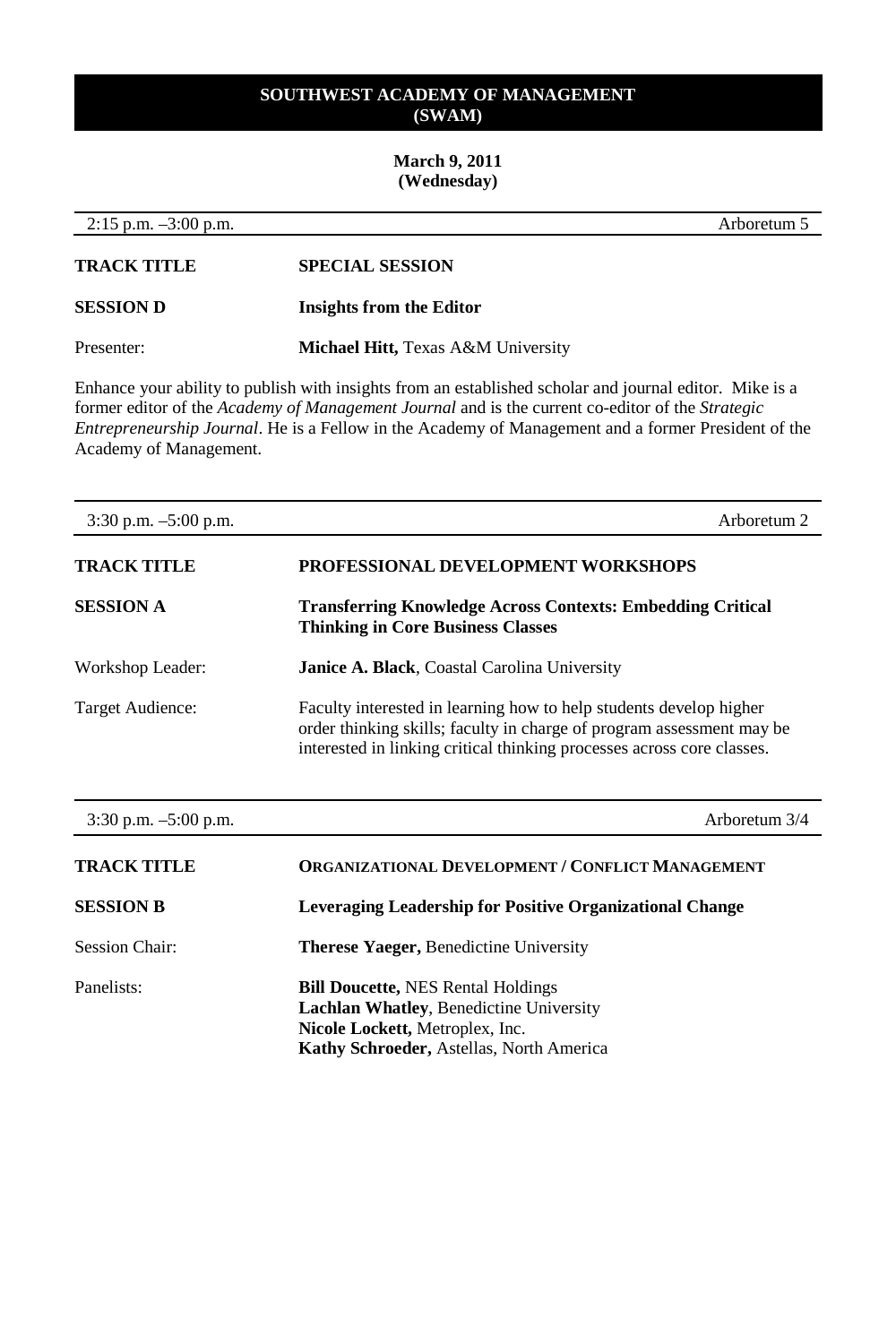#### **March 9, 2011 (Wednesday)**

| $3:30$ p.m. $-4:15$ p.m. |                                                                                                                                                                                                                                                                       | Arboretum 5 |
|--------------------------|-----------------------------------------------------------------------------------------------------------------------------------------------------------------------------------------------------------------------------------------------------------------------|-------------|
| <b>TRACK TITLE</b>       | DEVELOPMENTAL PAPERS                                                                                                                                                                                                                                                  |             |
| <b>SESSION C</b>         | <b>Mentoring Session</b> (By invitation only)                                                                                                                                                                                                                         |             |
| Track Chair:             | <b>Sherry E. Sullivan, Bowling Green State University</b>                                                                                                                                                                                                             |             |
| Mentors:                 | <b>S. Gavle Baugh, University of West Florida</b><br><b>Kimberly Boal, Texas Tech University</b><br><b>Juliana Lilly, Sam Houston State University</b><br><b>Sherry E. Sullivan, Bowling Green State University</b><br>Tim O. Peterson, North Dakota State University |             |

*Personality and Empowerment: Trait Activation in Moderation of Empowerment* **Jeffrey Muldoon,** Louisiana State University

*Constructive Discharge and Risk Taking: Reducing Incidences by Framing Job Resignations*  **James Bost**, University of Central Oklahoma **Lee Tyner**, University of Central Oklahoma **Jennifer Barger Johnson**, University of Central Oklahoma

*Excelling in the BSG*: *Applying Excel as a Decision Support Tool in a Business Capstone Simulation* **Frank Markham,** Mesa State College **Ward Huffman,** Mesa State College

| 4:15 p.m. $-5:00$ p.m. |                                            | Arboretum 5 |
|------------------------|--------------------------------------------|-------------|
| <b>TRACK TITLE</b>     | <b>SPECIAL SESSION</b>                     |             |
|                        |                                            |             |
| <b>SESSION D</b>       | Insights from the Editor                   |             |
| Presenter:             | S. Gayle Baugh, University of West Florida |             |

Enhance your ability to publish with insights from an established scholar and journal editor. Gayle is currently the Associate Editor of *Group & Organization Management* and the co-editor of *Research in Careers*. She is a former president of SWAM and of the Gender & Diversity (GDO) Division of the Academy of Management.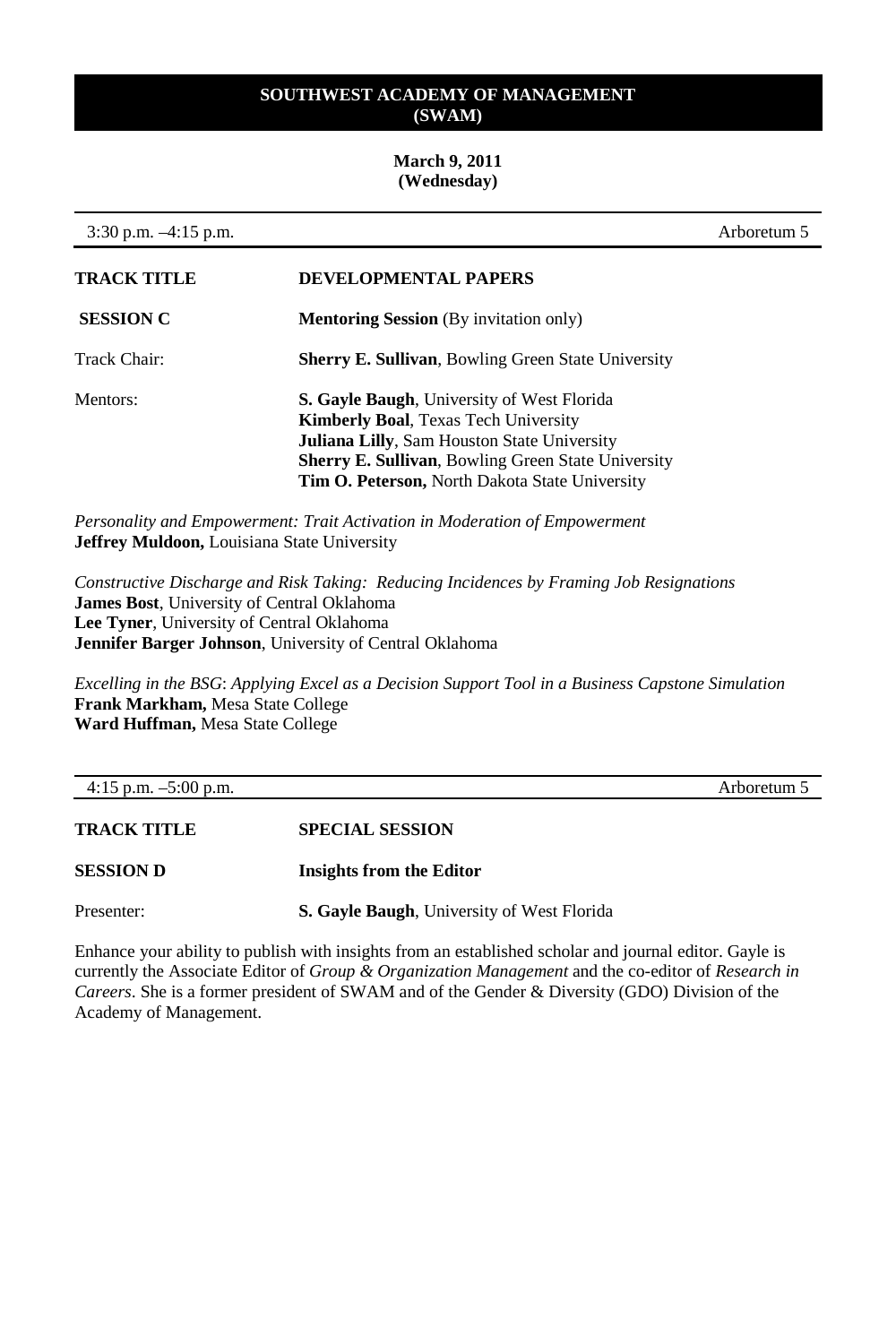#### **March 10, 2011 (Thursday)**

7:00 a.m. – 8:15 a.m. Library

**SWAM OFFICERS' MEETING**

Presiding: **M. Suzanne Clinton**, University of Central Oklahoma *President, Southwest Academy of Management*

| $8:30$ a.m. $-10:00$ a.m. | Arboretum 1                                                                                                                                                   |
|---------------------------|---------------------------------------------------------------------------------------------------------------------------------------------------------------|
| <b>TRACK TITLE</b>        | <b>HUMAN RESOURCES / CAREERS / GENDER &amp; DIVERSITY</b>                                                                                                     |
| <b>SESSION A</b>          | Ethics and the Psychological Contract in the Workplace                                                                                                        |
| Session Chair:            | <b>Ted Legatski II.</b> Texas Christian University                                                                                                            |
| Discussants:              | <b>Brian Martinson</b> , University of Texas – Arlington<br>Michael J. Urick, University of Cincinnati<br><b>Hwan Woo (Howard) Lee, University of Houston</b> |
|                           | $\overline{a}$                                                                                                                                                |

*The Effect of Spirituality on the Psychological Contract: Towards the Relational* **Tom W. Moore**, East Tennessee State University **Heather L. Moore**, East Tennessee State University

*Announcing Downsizing: Impact of Explanations on Perceived Psychological Contract Breach* **Nita Chhinzer**, University of Guelph, Canada **Florent Noel**, University of Nancy, France

*Ethical Decision-Making: Group Diversity Holds the Key* **Sandra DeGrassi**, University of Houston – Downtown **Whitney Botsford Morgan**, University of Houston – Downtown **Sarah Singletary Walker**, University of Houston – Downtown **Anderson Jackson III**, University of Houston – Downtown

> Please make plans to visit the exhibits to receive information on the latest books and newest education technologies.

 $\blacklozenge$ Please let exhibitors know how much we appreciate their presence and continued support!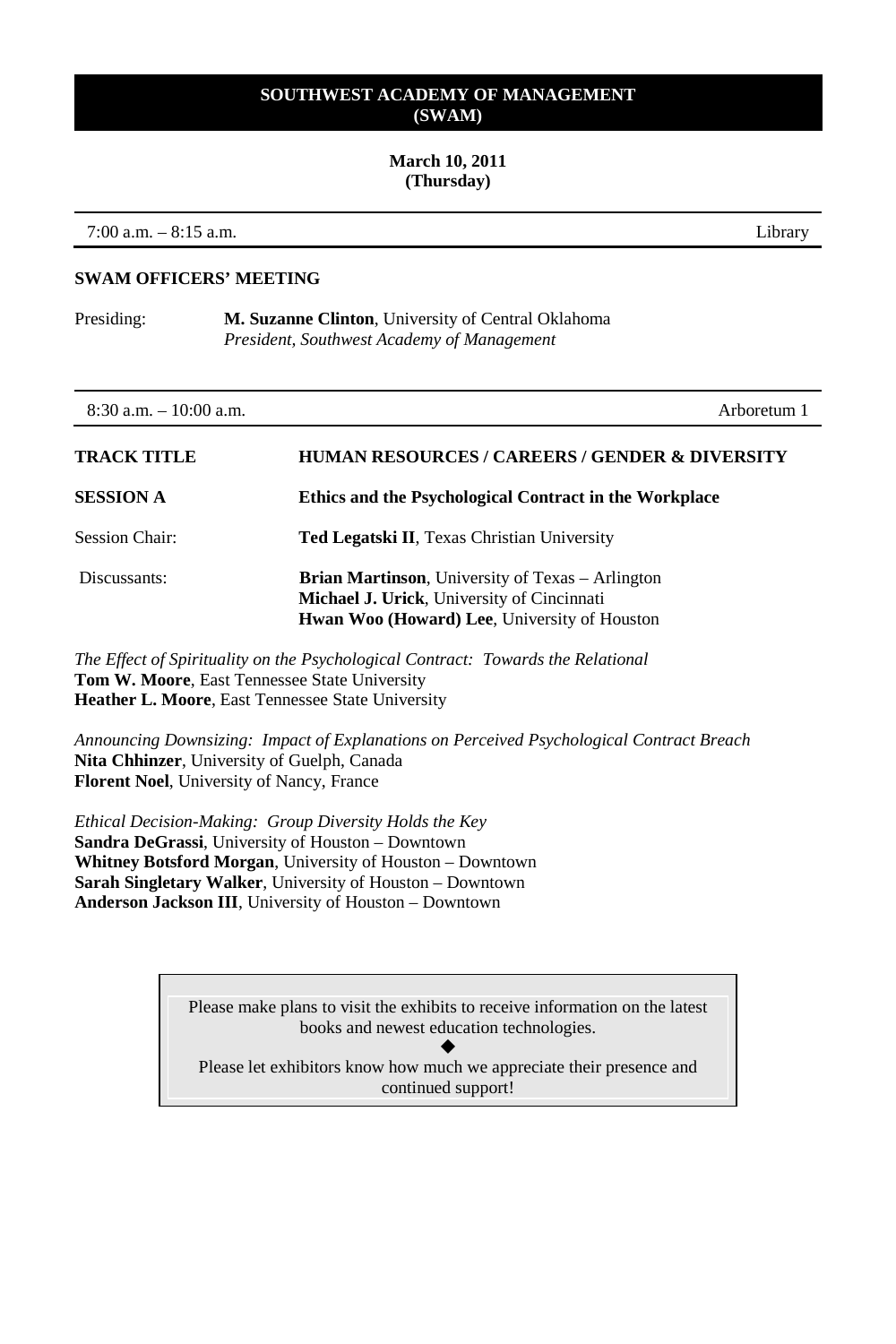#### **March 10, 2011 (Thursday)**

8:30 a.m. – 10:00 a.m. Arboretum 2

#### **TRACK TITLE GENERAL MANAGEMENT / TECHNOLOGY / MANAGEMENT EDUCATION**

#### **SESSION B Management Education**

Facilitator: **Bethany Stai**, Minot State University

*A Recession of Integrity: What Don't They Know About Plagiarism?*  **Troy A. Voelker,** University of Houston – Clear Lake **Leonard G. Love,** University of Houston – Clear Lake **Iryna Pentina,** University of Toledo

*Warning This Website Will Self-Destruct: Introducing Student-Professor Fit as an Alternative to Professor Rating Websites* **Gabrielle McCormick**, Texas A&M – Commerce **Jennifer D. Oyler**, Texas A&M – Commerce

*Bridging the Theory-Application Gap in Undergraduate Management Education*  **Kathleen W. Mays**, East Texas Baptist University **Don Daake**, Olivet Nazarene University

| $8:30$ a.m. $-10:00$ a.m.  | Arboretum 3                                                                                                                            |
|----------------------------|----------------------------------------------------------------------------------------------------------------------------------------|
| <b>TRACK TITLE</b>         | <b>ORGANIZATIONAL DEVELOPMENT / CONFLICT</b><br><b>MANAGEMENT</b>                                                                      |
| <b>SESSION C</b>           | Coaching and OD Interface to Recover, Rebuild, and Renew<br><b>Organizations</b>                                                       |
| Panelists:                 | Janet A. Kirby, Benedictine University<br><b>Shelia Boysen, Benedictine University</b><br><b>Angie Keister, Benedictine University</b> |
| $10:00$ a.m. $-10:30$ a.m. | Market Place/Exhibit Hall                                                                                                              |

## **FBD COFFEE BREAK**

Please make plans to visit the exhibits for information on the latest books and newest educational technologies. Let our exhibitors know how much we appreciate their presence and continued support!

Great Door Prize Drawings take place at **10:15 a.m.** in the Exhibit Area. *Must be present to win.*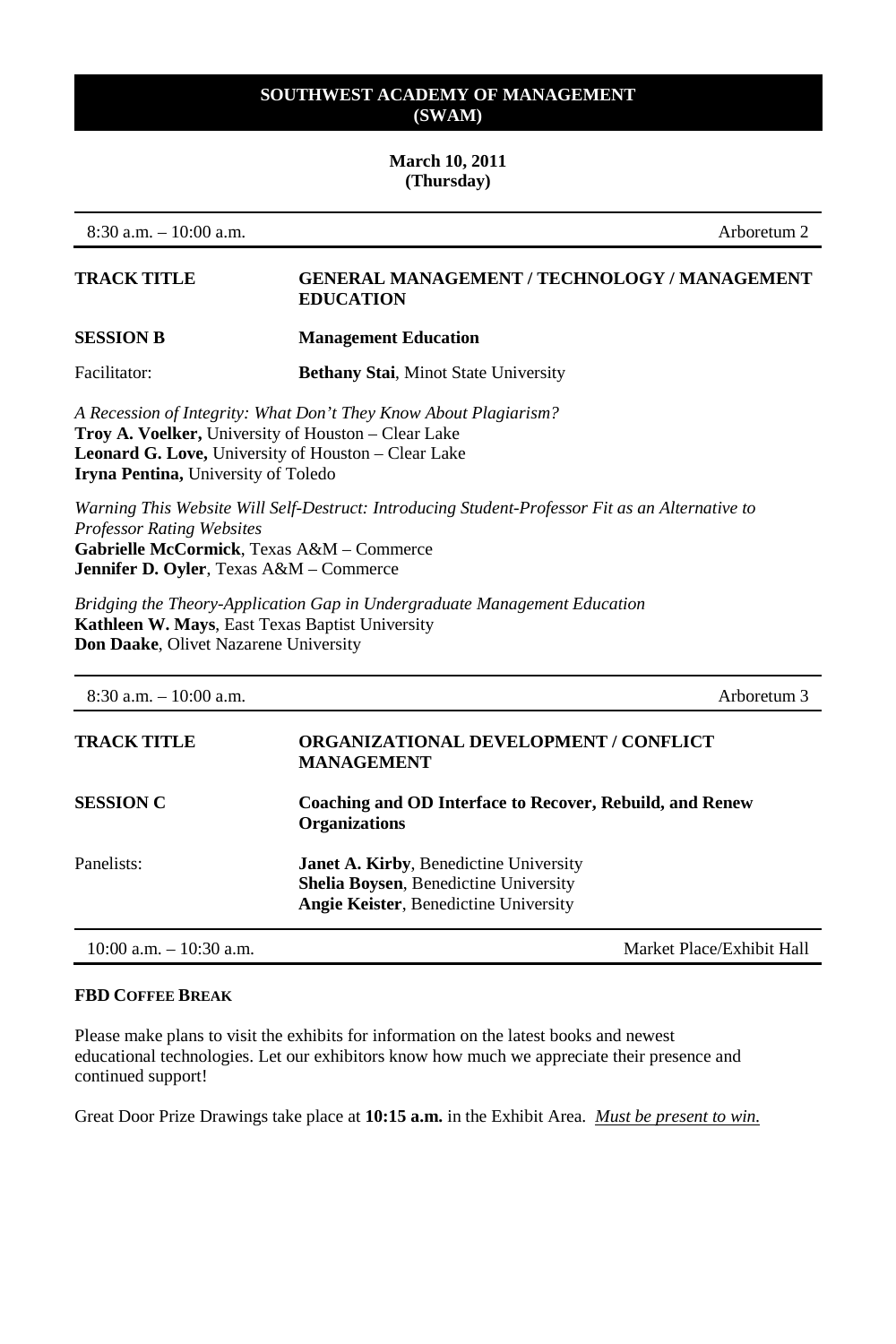#### **March 10, 2011 (Thursday)**

| $10:30$ a.m. $-$ Noon | Arboretum 1                                                                                                                                             |
|-----------------------|---------------------------------------------------------------------------------------------------------------------------------------------------------|
| TRACK TITLE           | <b>HUMAN RESOURCES / CAREERS / GENDER &amp; DIVERSITY</b>                                                                                               |
| <b>SESSION A</b>      | The Influence of Status and Professionalism on Workplace<br><b>Relationships</b>                                                                        |
| <b>Session Chair:</b> | <b>Laura Guerrero, University of Texas – El Paso</b>                                                                                                    |
| Discussants:          | <b>Pamela J. Zelbst, Sam Houston State University</b><br>Lila Lenoria Carden, Houston Baptist University<br>Nita Chhinzer, University of Guelph, Canada |
|                       |                                                                                                                                                         |

*Social Dominance Orientation, Directives, and the Selection of Team Members and Leaders* **Aneika L. Simmons**, Sam Houston State University **Elizabeth E. Umphress**, Texas A&M University

*Status Alignment in Mentoring: The Effects of Ascribed and Position Status in Diversified Mentoring* **Alexis Nicole Smith**, Ramapo College of New Jersey **Marla Baskerville Watkins**, Northeastern University

*Professional Commitment: The Key to a Better Mentor?* **Stephanie Maynard-Patrick**, New Mexico State University **James W. Bishop**, New Mexico State University

10:30 a.m. – Noon Arboretum 2

# **TRACK TITLE ORGANIZATIONAL BEHAVIOR SESSION B Wisdom, Justice and Commitment** Session Chair: **Charles Salter**, Schreiner University Discussant: **Michael J. Urick**, University of Cincinnati

*What is Wisdom? A Validation and Development of a Measure*  **Dora Schmit**, Louisiana State University **Eric W. Ligouri**, Louisiana State University **Jeffrey Muldoon**, Louisiana State University **Christopher P. Ligouri**, University of South Florida

*The Impact of Justice Type on Organizational Citizenship Behavior: Do Outcome Favorability and Leader Behavior Matter?* **Juliana Lilly**, Sam Houston State University

*Evaluating the "Few Alternatives" Dimension of Continuance Commitment: A Comment on Johnson, Chang, and Yang (2010)* **Stephen Jaros**, Southern University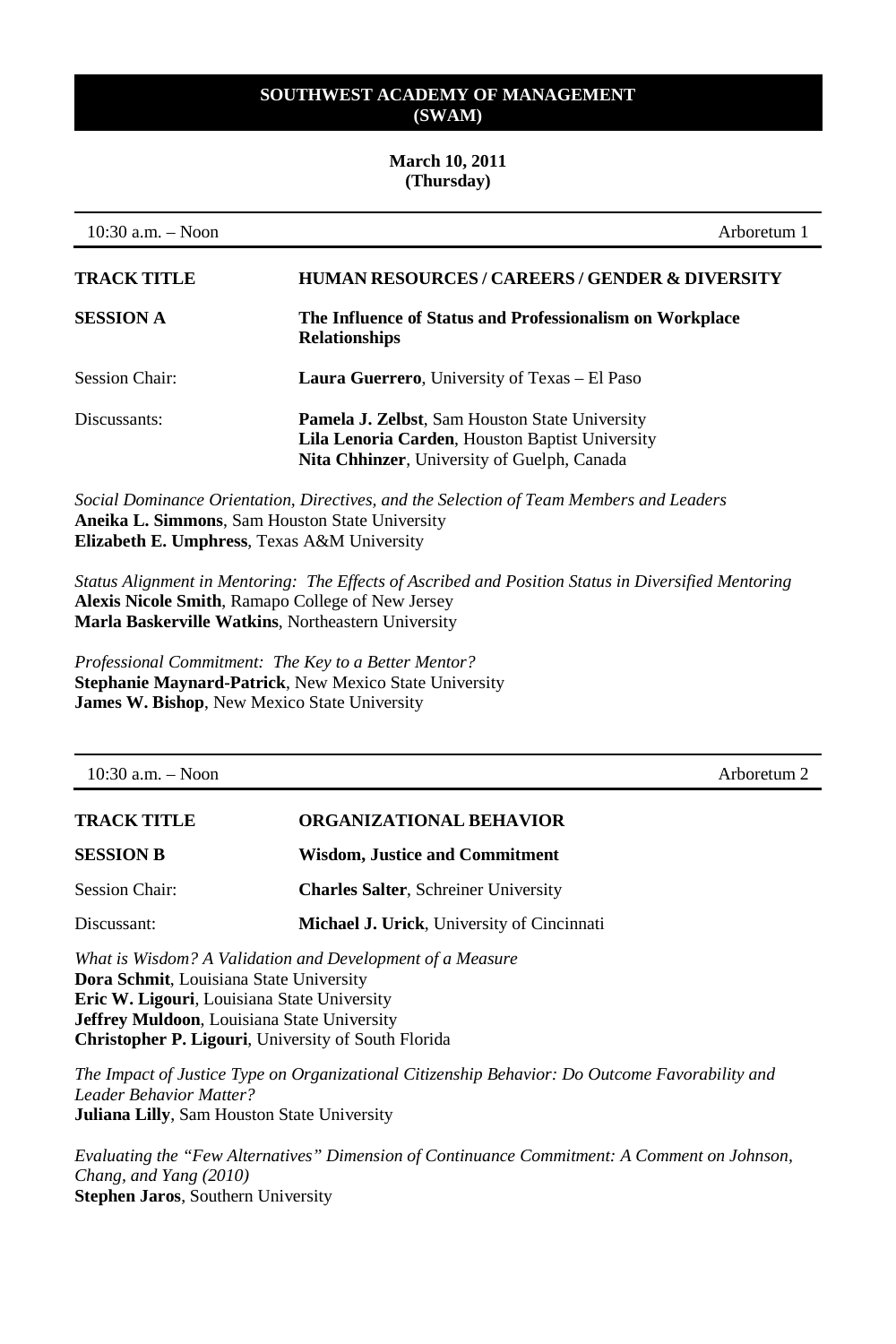## **March 10, 2011 (Thursday)**

| $10:30$ a.m. $-$ Noon  | Arboretum 3                                                                                                                |
|------------------------|----------------------------------------------------------------------------------------------------------------------------|
| <b>TRACK TITLE</b>     | <b>ORGANIZATIONAL DEVELOPMENT / CONFLICT MANAGEMENT</b>                                                                    |
| <b>SESSION C</b>       | <b>Evaluating the Role of C-Suite Executives in Times of Economic</b><br><b>Strife and Growth</b>                          |
| <b>Session Chair:</b>  | <b>Ron Fisher, Argonne Laboratories</b>                                                                                    |
| Panelists:             | Laura Froehlich, Nationwide Insurance<br>Nicole Lockett, Metroplex, Inc.<br><b>Shannon Connell, Benedictine University</b> |
| 1:30 p.m. $-3:00$ p.m. | Arboretum 1                                                                                                                |
| <b>TRACK TITLE</b>     | <b>SPECIAL SESSION</b>                                                                                                     |
| <b>SESSION A</b>       | <b>Session with a Distinguished Executive</b>                                                                              |
| Speaker:               | <b>Clint Severson</b>                                                                                                      |
| Organizers:            | <b>Bethany Stai, Minot State University</b><br><b>Shawn M. Carraher, Minot State University</b>                            |

Clint Severson will discuss his perspectives on innovation, achievement, and management of rapidly growing businesses. He has been recognized by *Forbes* as its 2007 Entrepreneur of the Year and by the Academy of Management's Technology & Innovation Management (TIM) Division as its 2010 Outstanding Executive.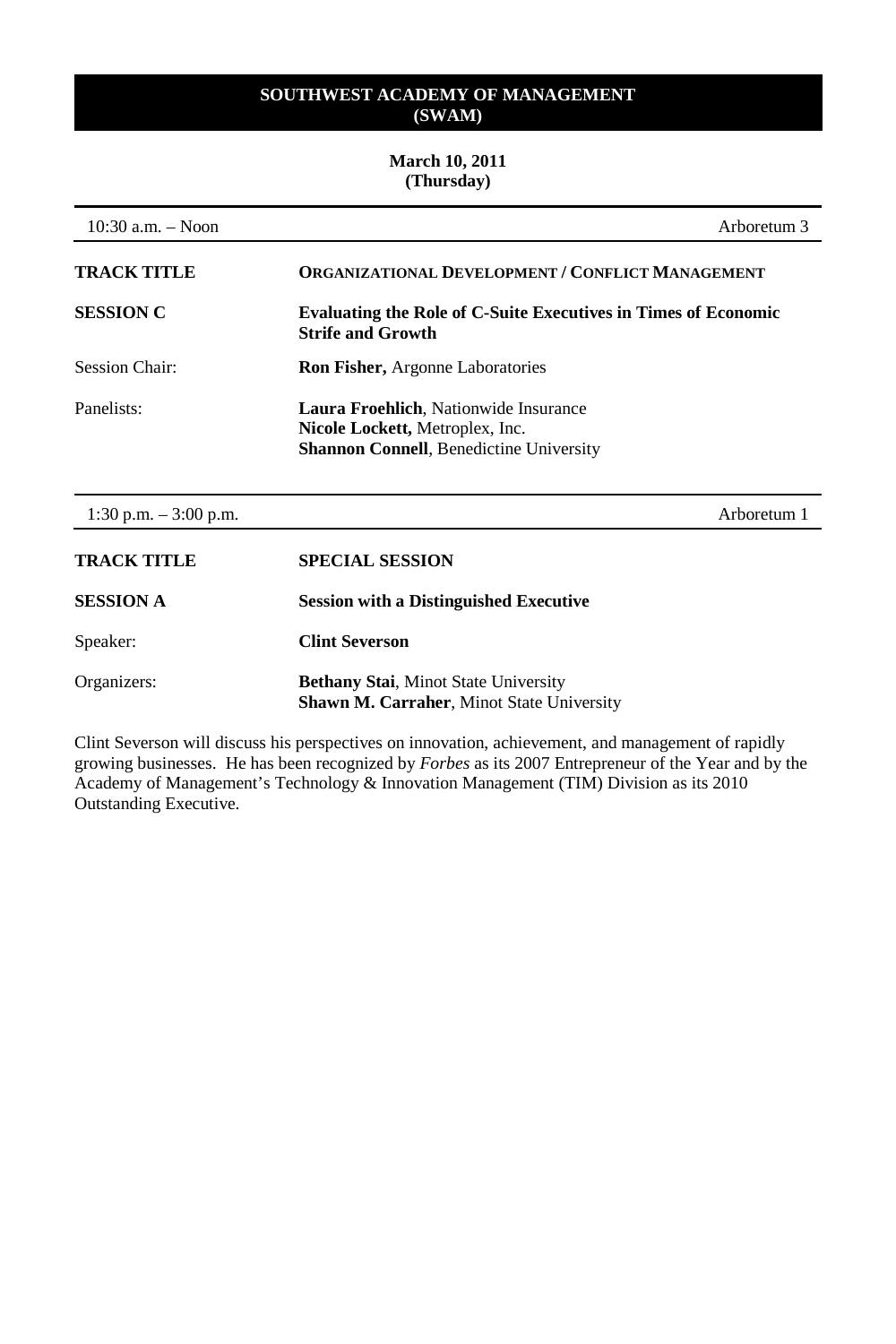#### **March 10, 2011 (Thursday)**

1:30 p.m. – 3:00 p.m. Arboretum 2

## **TRACK TITLE GENERAL MANAGEMENT / TECHNOLOGY / MANAGEMENT EDUCATION**

#### **SESSION B Change Management**

Facilitator: **MaryRose Hart,** Rogers State University

*The Leadership in Communities of Practice (CoPs): The Case of United Nations Economic Commission for Africa (UNECA)*  **Nima Fallah**, Strasbourg University, France

*Managing Change: Addressing Resistance to Workflow Automation* **Charlene A. Dykman**, University of St. Thomas **Charles K. Davis,** University of St. Thomas

*The Impact of Information and Communications Technology Infrastructure on the Momentum of Change* **Sahab Sabri**, University of Newcastle, Australia **Saeed Sabri-Matanagh**, Charles Stuart University, Australia

| 1:30 p.m. $-3:00$ p.m. | Arboretum 3                                                      |
|------------------------|------------------------------------------------------------------|
| <b>TRACK TITLE</b>     | ORGANIZATIONAL DEVELOPMENT/CONFLICT MANAGEMENT                   |
| <b>SESSION C</b>       | <b>Renewing Our Perspectives: Teams, Conflict and Leadership</b> |

Facilitator: **Therese Yaeger**, Benedictine University

*A Mediation Model of Task Conflict in Vertical Dyads: A Subordinate Perspective* **Amy McMillan**, East Carolina University **Hao Chen**, University of Texas – Dallas **Orlando C. Richard**, University of Texas – Dallas **Shahid N. Bhuian**, Louisiana Tech University

*Team Mental Models, Group Diversity and Intragroup Conflict* **Brian Martinson**, University of Texas – Arlington

*OD, Transformational vs. Transforming Leadership, and Douglas McGregor* **Lachlan Whatley**, Benedictine University

*Development of an Integrated Model of Group Dynamics Through Research and Practice*  **Neelima Paranjpey,** Benedictine University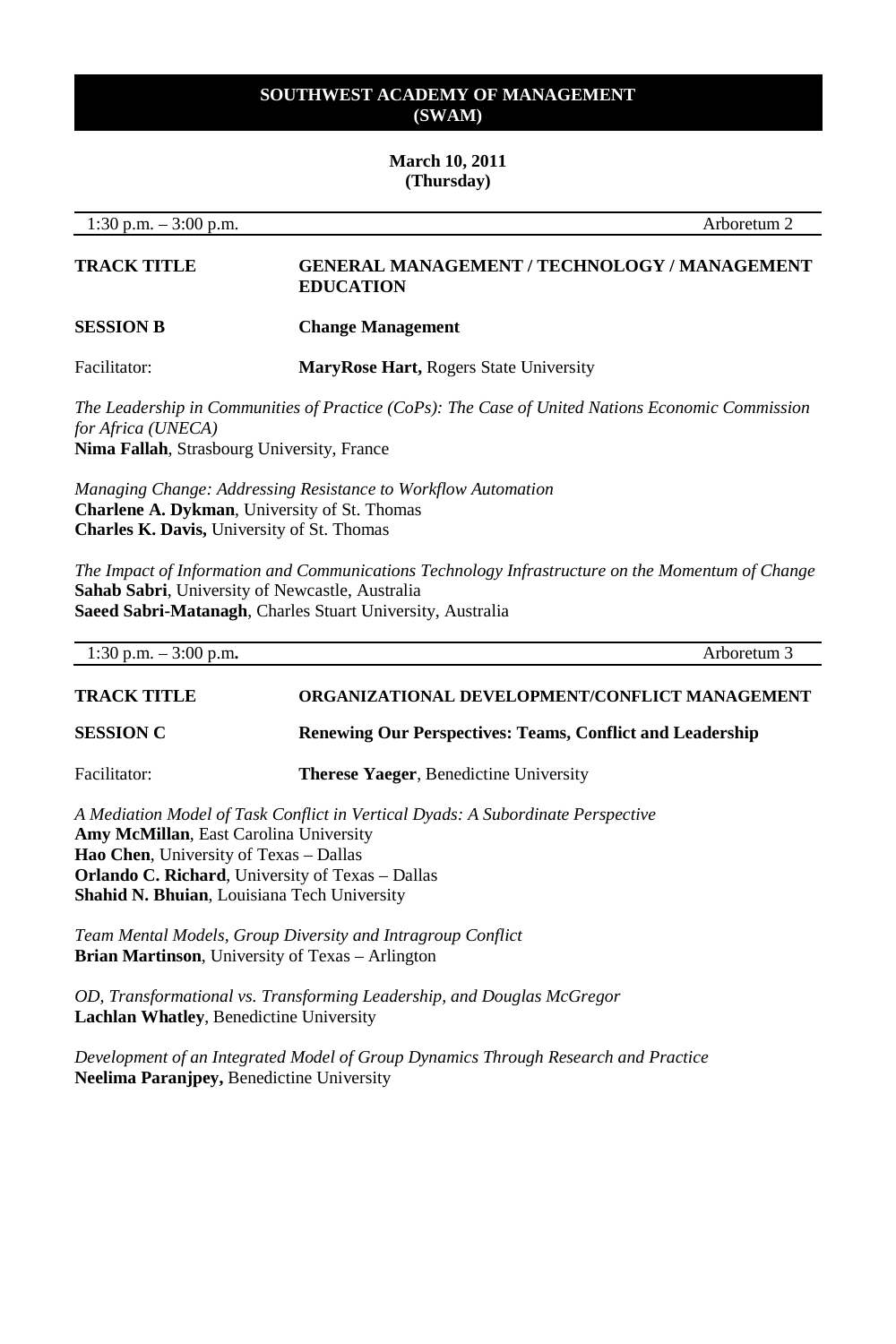#### **March 10, 2011 (Thursday)**

3:00 p.m. – 3:30 p.m. Market Place/Exhibit Hall

#### **FBD COFFEE BREAK– Sponsored by Southwestern Finance Association**

Please make plans to visit the exhibits for information on the latest books and newest educational technologies. Let our exhibitors know how much we appreciate their presence and continued support!

Great Door Prize Drawings take place at **3:15 p.m.** in the Exhibit Area. *Must be present to win.*

| $3:30$ p.m. $-5:00$ p.m. | Arboretum 1                                                                                                                                                        |
|--------------------------|--------------------------------------------------------------------------------------------------------------------------------------------------------------------|
| TRACK TITLE              | <b>HUMAN RESOURCES / CAREERS / GENDER &amp; DIVERSITY</b>                                                                                                          |
| <b>SESSION A:</b>        | The Intersection of Sex and Money                                                                                                                                  |
| <b>Session Chair:</b>    | <b>T. T. Rajan Selvarajan</b> , University of Houston – Victoria                                                                                                   |
| Discussants:             | <b>Yu Peng Lin.</b> Texas A & M University – Kingsville<br>Betti Birkenmeier, Louisiana State University<br>Stephanie Maynard-Patrick, New Mexico State University |

*Backlash for Asking for Money? It Depends on the Gender of the Negotiator and the Type of Position* **Shanna Richards Daniels**, Tulane University **Marla Baskerville Watkins**, Northeastern University **Adrienne J. Colella**, Tulane University

*When in Rome? Understanding the Roles of Sexuality and Stereotype Threat on Women's Expressions of Sexuality and Income* **Marla Baskerville Watkins**, Northeastern University **Alexis Nicole Smith**, Ramapo College of New Jersey

*Disclosure of Sexual Orientation in the Workplace: Effects of Discrimination, Gender, and Income* **Witsinee Bovornusvakool**, University of West Florida **Kris Ariyabuddhiphongs**, Illinois State University **Susan E. Walch**, University of West Florida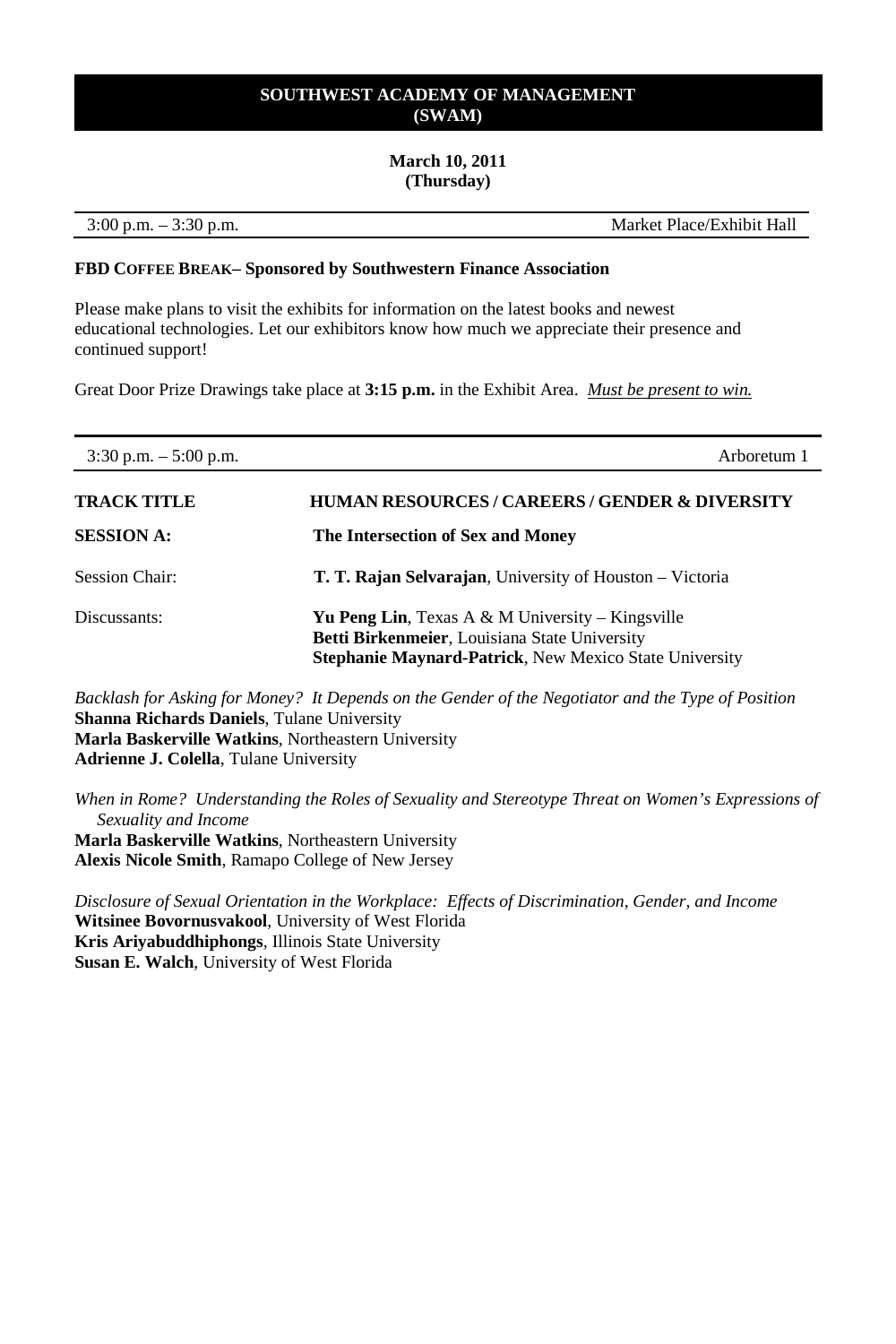#### **March 10, 2011 (Thursday)**

3:30 p.m. – 5:00 p.m. Arboretum 2

## **TRACK TITLE ORGANIZATIONAL BEHAVIOR**

**SESSION B OB Theories: Past, Present and Future**

Facilitator: **John N. Davis, Hardin-Simmons University** 

*Bridging the Gap: Client Based Projects and Academic Applications in the Advertising Curriculum* **Tim B. Chandler**, Hardin-Simmons University **John N. Davis,** Hardin-Simmons University

*Applying Taylor's Principles to Teams: Renewing a Century-Old Theory* **Stephanie S. Pane Haden,** Texas A&M University – Commerce **John H. Humphreys,** Texas A&M University – Commerce **Jack Cooke,** Texas A&M University – Commerce

*Exploring Generational Identity: A Multiparadigm Approach* **Michael J. Urick**, University of Cincinnati

*Rebuilding Organizational Sustainability: Recovering Taiwan's Profitability and Competitiveness* **Therese Yaeger,** Benedictine University **Chiung-Wen Yeh,** Benedictine University

| $3:30$ p.m. $-5:00$ p.m. | Arboretum 3                                            |
|--------------------------|--------------------------------------------------------|
| <b>TRACK TITLE</b>       | STRATEGY / PUBLIC & NONPROFIT / HEALTH CARE MANAGEMENT |
| <b>SESSION C:</b>        | <b>Strategy and Governance</b>                         |
| Facilitator:             | <b>Derrick E. D'Souza</b> , University of North Texas  |

*Strategic Orientation as a Cultural Attribute: Operationalization and Reliability* **Laurence Weinzimmer**, Bradley University **Eric Michel**, Christopher Newport University **Jennifer Robin**, Bradley University

*The Influence of Board Composition on Top Management Team Industry- and Firm-Specific Human Capital in Young IPO Firms* **Bruce Walters,** Louisiana Tech University

*Corporate Governance in Dual-Class Firms: Exploring the Effect of the Sarbanes-Oxley Act on Ownership Structure* **Hasip Ulas Ograk**, The University of Louisiana – Monroe **Sinan Gokkaya**, Mississippi State University

*Stories and Decisions: The Role of Narrative Information in Strategic Decision Making* **Philip T. Roundy**, University of Texas – Austin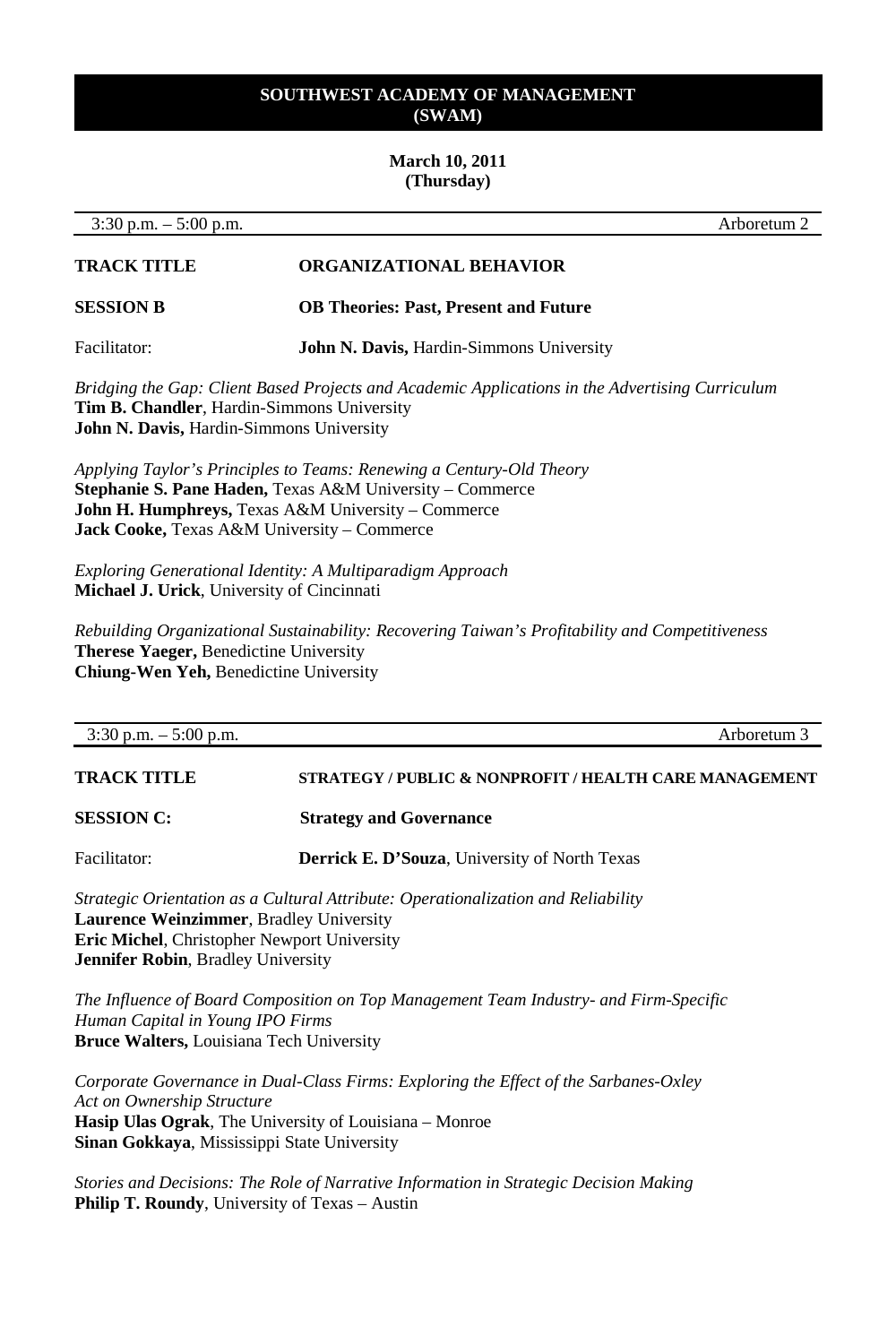#### **March 10, 2011 (Thursday)**

| $3:30$ p.m. $-5:00$ p.m. | Conference 5, $(6th Floor)$                                                                                                                                 |
|--------------------------|-------------------------------------------------------------------------------------------------------------------------------------------------------------|
| <b>TRACK TITLE</b>       | PROFESSIONAL DEVELOPMENT WORKSHOPS                                                                                                                          |
| <b>SESSION D</b>         | The Junior Instructor's Dilemma: Designing Your Course and<br><b>Evaluating Your Students for the First Time</b>                                            |
| <b>Workshop Leaders:</b> | R. M. Smith-Nelson, University of Georgia<br>S. A. Nelson, University of Nebraska – Lincoln<br><b>B. J. Blackford</b> , Northwest Missouri State University |

The purpose of this workshop is to engage doctoral students and junior faculty in a conversation about the process of designing a course and evaluating students, while also coping with the demands of doctoral training or meeting tenure requirements. It will cover topics such as developing a syllabus, grading and re-grading policies, rubrics, and deadline policies.

5:00 p.m. – 6:00 p.m. Arboretum 1

#### **PLANNING MEETING FOR THE 2012 CONFERENCE**

Presiding: **Stephen V. Horner**, Arkansas State University *Program Chair-Elect, Southwest Academy of Management*

Help shape SWAM's 2012 meeting to be held in New Orleans! Join in a thoughtful exchange of ideas and creative suggestions, as we seek to continually improve the SWAM conference-going experience.

5:30 p.m. – 7:00 p.m. Market Place/Exhibit Hall

#### **FBD Meet and Greet**

Everyone is invited to attend this FBD conference-wide social event. Visit with long-time friends and make new ones as you enjoy light appetizers. A Cash Bar is available and a limited number of drink tickets will also be distributed. Stop by to relax and wind down from the day's conference activities before heading out to other association events, dinner, or the surrounding artistic activities.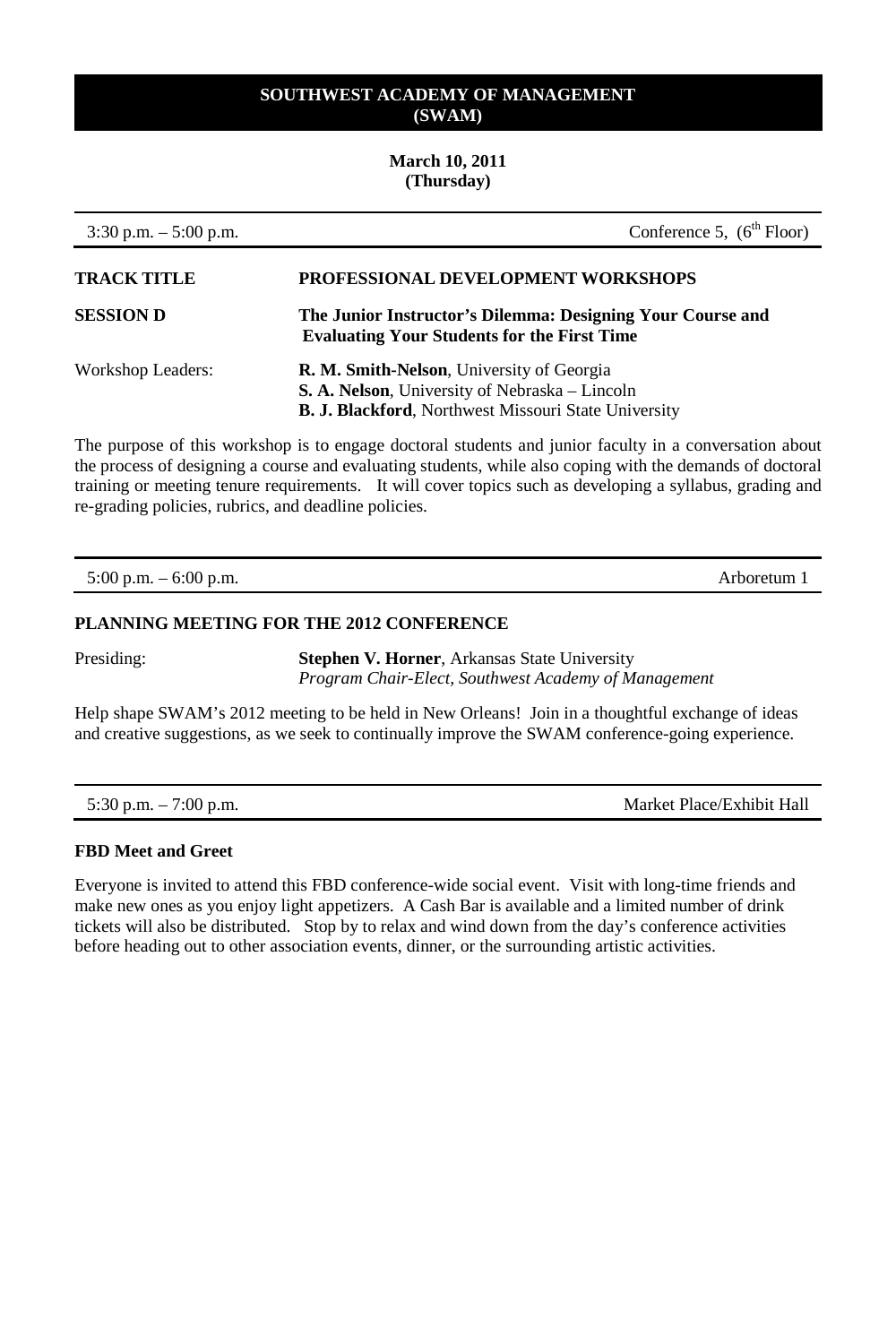## **March 11, 2011 (Friday)**

 $7:30$  a.m.  $-12:00$  p.m. Conference 5, ( $6<sup>th</sup>$  Floor)

#### **SOUTHWEST ACADEMY OF MANAGEMENT 2011 DOCTORAL CONSORTIUM**

Presiding: **Scott Douglas,** University of Montana *Immediate Past President of SWAM*

8:30 a.m. – 10:00 a.m. Arboretum 1

**TRACK TITLE INTERNATIONAL / ORGANIZATIONAL THEORY / SOCIAL ISSUES SESSION A Cultural Contingencies** Facilitator: **Ronald J. Salazar**, University of Houston – Victoria

*Country as a Moderator in the Relationship Between Work Stress, Job Satisfaction, and Intention to Turnover*

**Randi L Sims**, Nova Southeastern University **Cynthia P. Ruppel**, Nova Southeastern University **Peter Zeidler**, TeleTech

*A Longitudinal Study of Cross-Cultural Coping During International Assignments* **Roger Blakeney**, University of Houston **Laura Galarza**, University of Puerto Rico **Betina Szkudlarek**, Erasmus University, Netherlands **William McKnight**, University of Houston

> Please make plans to visit the exhibits to receive information on the latest books and newest education technologies.

 $\blacklozenge$ Please let exhibitors know how much we appreciate their presence and continued support!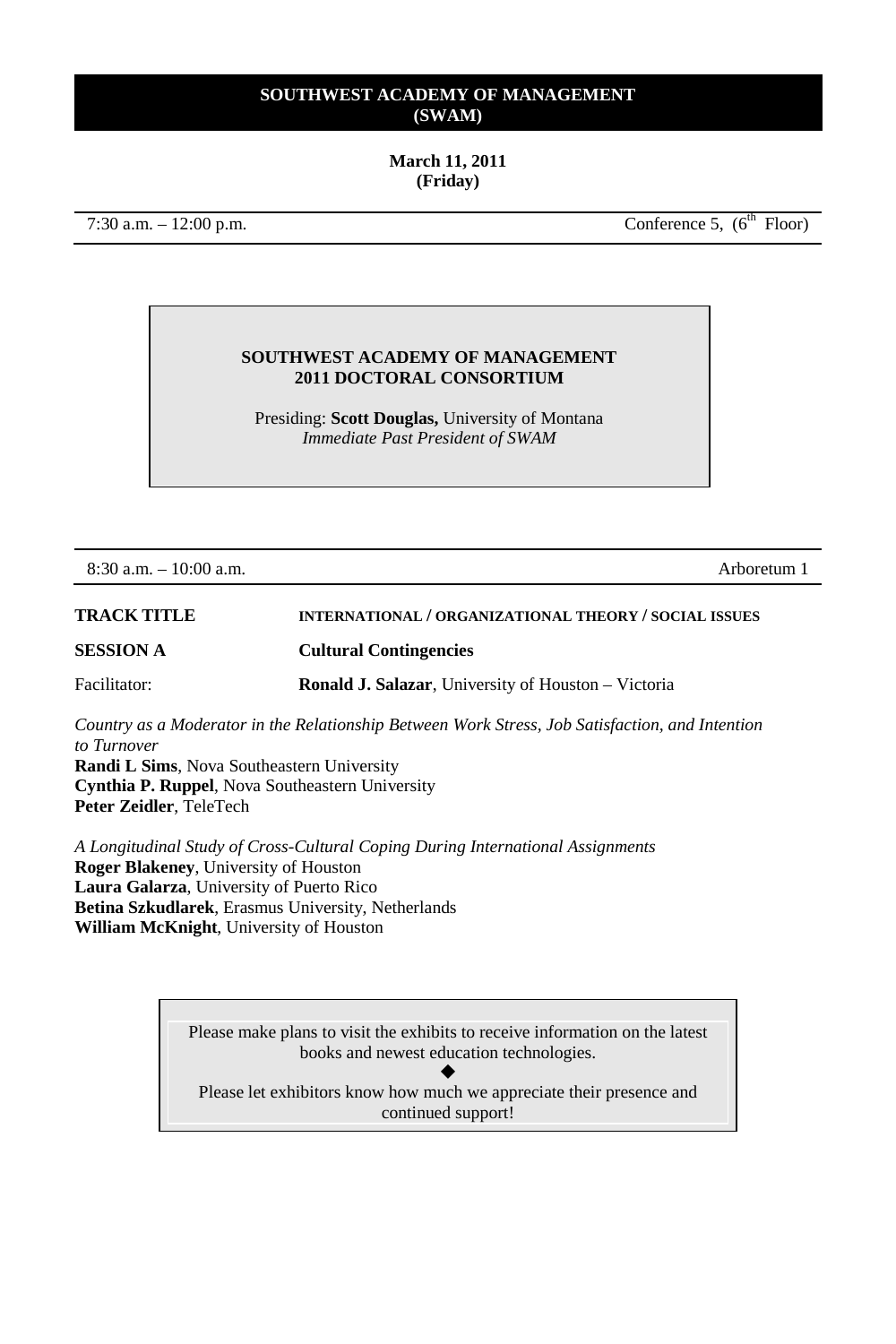## **March 11, 2011 (Friday)**

8:30 a.m. – 10:00 a.m. Arboretum 2

| <b>TRACK TITLE</b>                                        | <b>GENERAL MANAGEMENT / TECHNOLOGY / MANAGEMENT EDUCATION</b> |
|-----------------------------------------------------------|---------------------------------------------------------------|
| <b>SESSION B</b>                                          | <b>Technology Management</b>                                  |
| Facilitator:                                              | <b>Shawn M. Carraher, Minot State University</b>              |
| Impact of Timing and Product Development on R&D Alliances |                                                               |

**David Epstein**, University of Houston – Downtown **Robert T. Keller**, University of Houston

*Impact of RFID Technology Utilization on Organizational Agility* **Pamela J. Zelbst**, Sam Houston State University **Kenneth W. Green**, Southern Arkansas University **Victor E. Sower**, Sam Houston State University **Roger D. Abshire**, Sam Houston State University

*Connecting the Missing Links: Concurrent Engineering Practices & Competitive Capabilities* **Anant Ravindra Deshpande**, SUNY Empire State College

| $10:00$ a.m.<br>$8:30$ a.m.<br>$\overline{\phantom{a}}$ | Arboretum 5 |
|---------------------------------------------------------|-------------|
|                                                         |             |

**TRACK TITLE SPECIAL SESSION**

**SESSION C Charitable Organizations**

Facilitator: **Robert Epstein**, University of Central Oklahoma

*Charitable Organization Donations: Which Ones and How Much?* **Katerina Gabrovska**, University of Central Oklahoma **Robert Epstein**, University of Central Oklahoma **M. Suzanne Clinton**, University of Central Oklahoma

*Thrift Shopping: A Study of Why Consumers Go Thrift Shopping* **Francesca Reis**, University of Central Oklahoma **Robert Epstein**, University of Central Oklahoma **M. Suzanne Clinton**, University of Central Oklahoma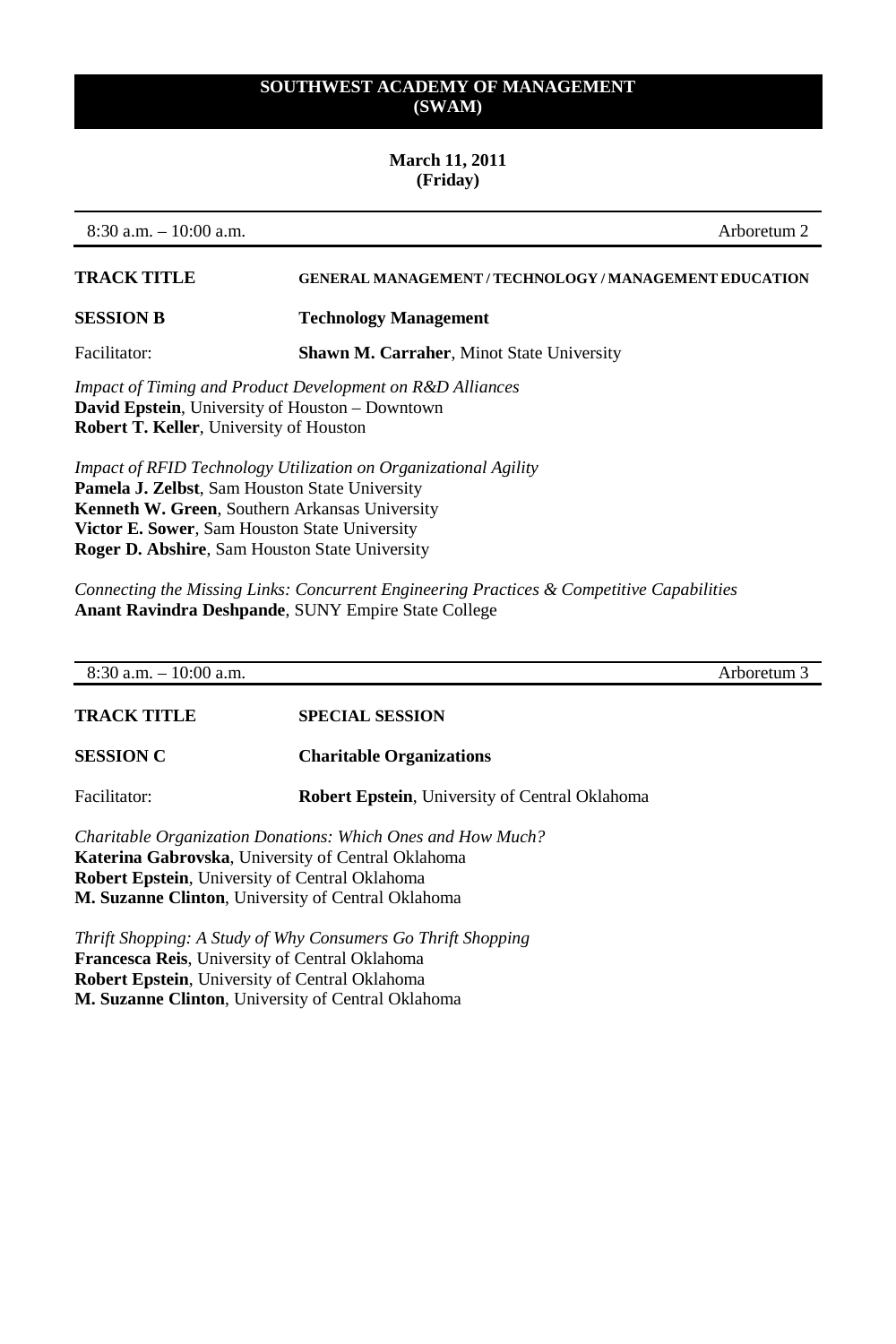#### **March 11, 2011 (Friday)**

10:00 a.m. – 10:30 a.m. Market Place/Exhibit Hall

#### **FBD Coffee Break**

Please make plans to visit the exhibits for information on the latest books and newest educational technologies. Let our exhibitors know how much we appreciate their presence and continued support!

Great Door Prize Drawings take place at **10:15 a.m.** in the Exhibit Area. *Must be present to win.*

| 10:30 a.m. $-$ Noon                         |                                                                                                                                               | Arboretum 1 |
|---------------------------------------------|-----------------------------------------------------------------------------------------------------------------------------------------------|-------------|
| <b>TRACK TITLE</b>                          | <b>ORGANIZATIONAL BEHAVIOR</b>                                                                                                                |             |
| <b>SESSION A</b>                            | <b>Leadership and Teams</b>                                                                                                                   |             |
| <b>Session Chair:</b>                       | <b>Stephen Jaros, Southern University</b>                                                                                                     |             |
| Discussant:                                 | <b>John N. Davis, Hardin-Simmons University</b>                                                                                               |             |
| Leadership in a Virtual Environment         | Transformational Leadership, Personality, and the Apparent Holographic Constructs of Implicit                                                 |             |
| <b>Charles Salter, Schreiner University</b> |                                                                                                                                               |             |
| Mark Green, Our Lady of the Lake University |                                                                                                                                               |             |
|                                             | <b>Phyllis A. Duncan, Our Lady of the Lake University</b>                                                                                     |             |
| <b>Anne Berre, Schreiner University</b>     |                                                                                                                                               |             |
| <b>Charles Torti, Schreiner University</b>  |                                                                                                                                               |             |
| Pete Huey, Schreiner University             |                                                                                                                                               |             |
|                                             | The Impact of Opinion Leader-Member Exchange and Idealized Influence on Organizational<br>Identification and Perceived Organizational Support |             |

**Steven C. Brown,** Columbus State University **I-Chun Lisa Chen,** Yuanpei University, Taiwan **Edward O'Donnell,** Columbus State University **Tobias Huning,** Columbus State University

*What Do You Know? Knowledge Heterogeneity and Team Performance in an Asian Economy* **Fu-Sheng Tsai**, Cheng Shui University, Taiwan **Shih-Chieh Fang**, National Cheng Kung University, Taiwan **Julia L. Lin**, I-Shou University, Taiwan **S. Gayle Baugh**, University of West Florida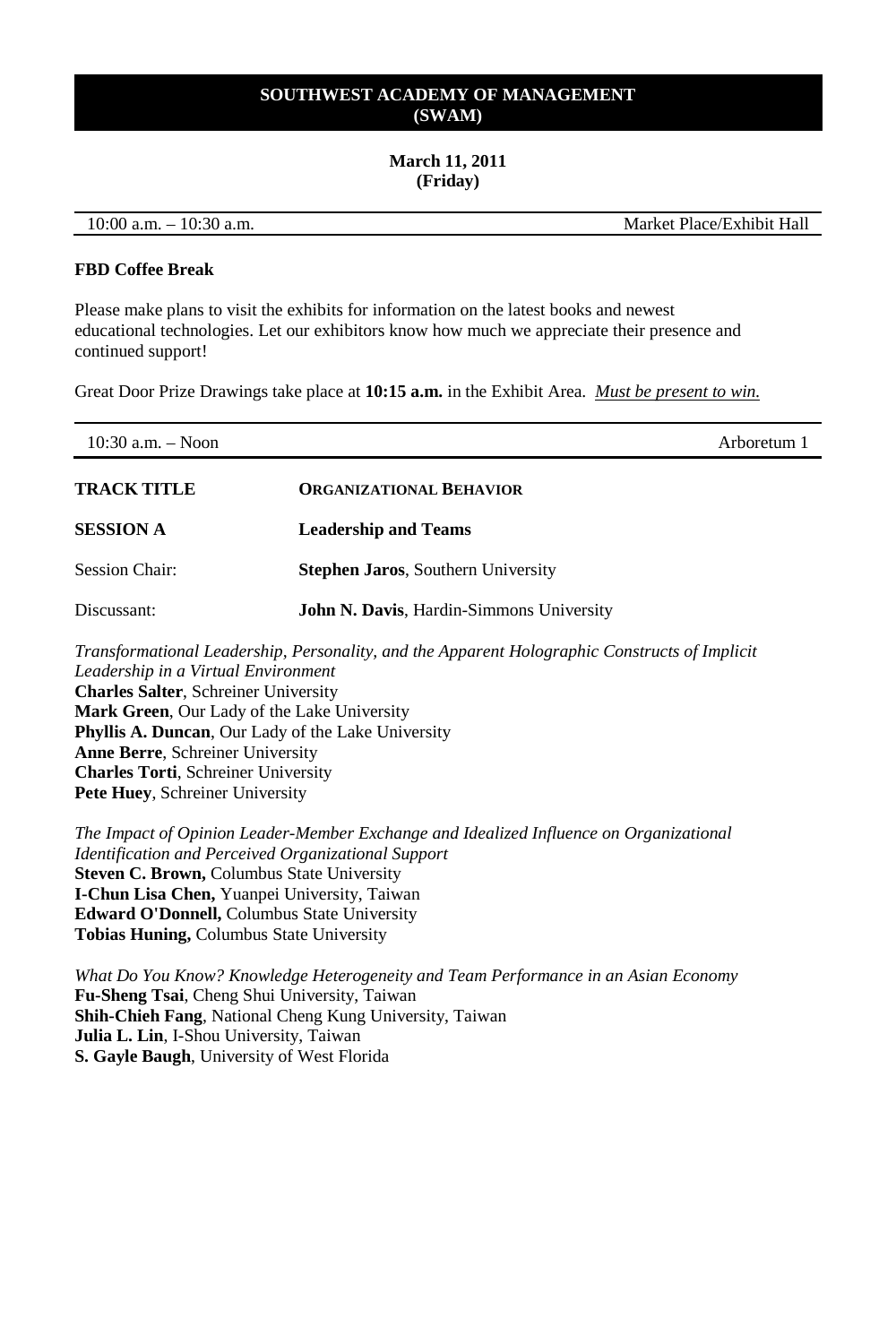#### **March 11, 2011 (Friday)**

10:30 a.m. – Noon Arboretum 2 **TRACK TITLE STRATEGY / PUBLIC & NONPROFIT / HEALTH CARE MANAGEMENT SESSION B Healthcare and Non-Profit Management** Facilitator: **Agustina A. Cavazos-Garza**, Texas A&M International University *Stimulus or Bureaucratic Quagmire? Managing American Recovery and Reinvestment Funds in Academia* **Karla Peterson**, East Central University *The Use of Six Sigma in Healthcare Management: Are We Using It to Its Full Potential?* **Jami DelliFraine**, University of Texas – Houston **James Langabeer**, University of Texas – Houston **Deirdre McCaughey**, University of Texas – Houston *Generational Differences in Healthcare Employee Voluntary Turnover: One Retention Strategy Doesn't Fit All* **Benjamin B. Dunford**, Purdue University

| 10:30 a.m. $-$ Noon | Arboretum 3                                                           |
|---------------------|-----------------------------------------------------------------------|
| <b>TRACK TITLE</b>  | <b>SPECIAL SESSION</b>                                                |
| <b>SESSION C</b>    | <b>International Human Resource Management: Trends and Challenges</b> |
| Facilitator:        | <b>Veena P. Prabhu.</b> California State University – Los Angeles     |

Technology may shrink distances but it is no substitute for the human element. For example, technology may permit us to establish a video conference between U.S. and Japanese executives but it cannot adjust for the culture differences between them. In a borderless world, managing your human capital can be both challenging and rewarding. Learn more about International Human Resource Management (IHRM) in an interactive, fun-filled session. It will start will a brief background on IHRM, then shift to IHRM trends and challenges, concluding with a discussion of IHRM's future.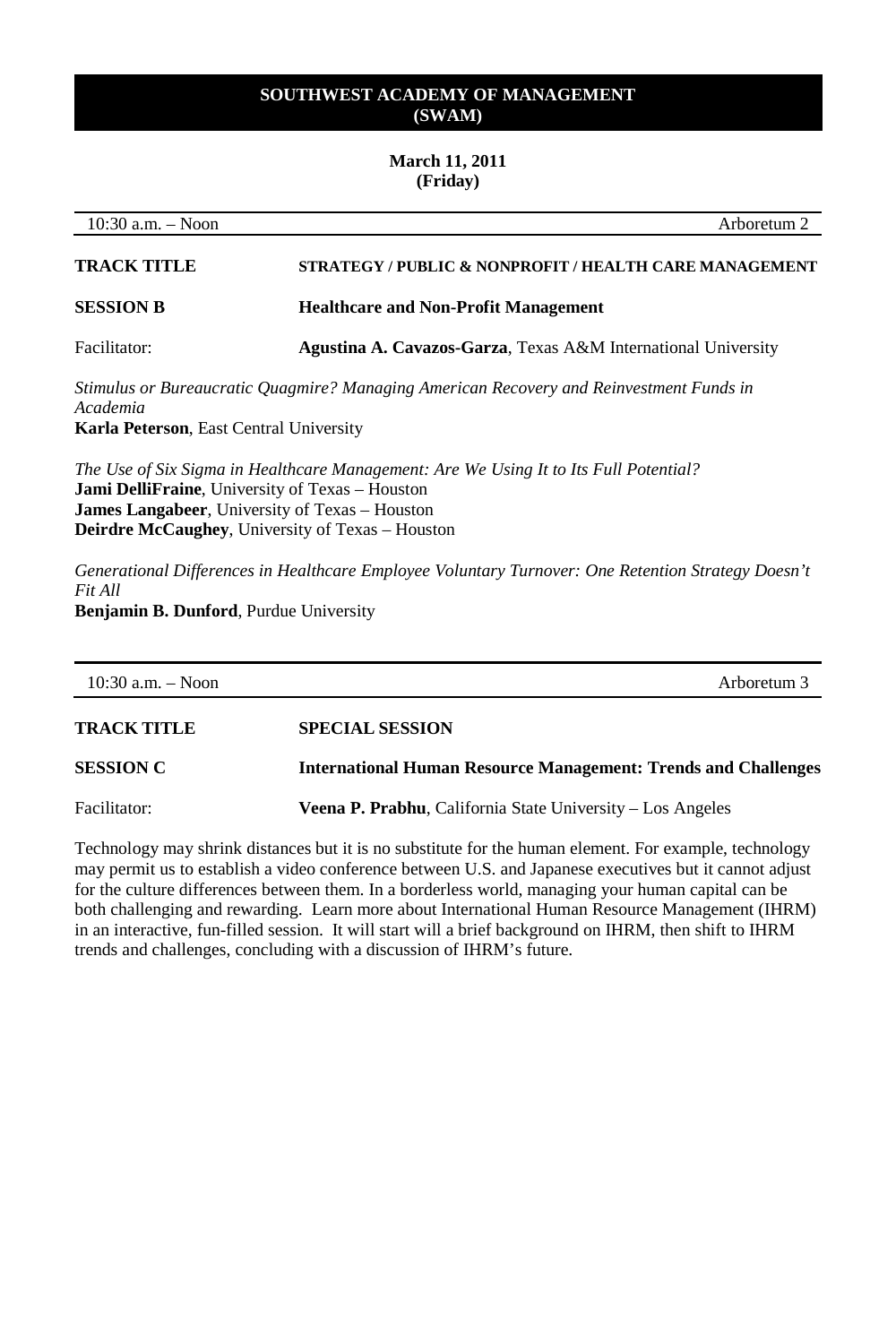#### **March 11, 2011 (Friday)**

| 1:30 p.m. $-3:00$ p.m. | Arboretum 1                                                                       |
|------------------------|-----------------------------------------------------------------------------------|
| <b>TRACK TITLE</b>     | <b>HUMAN RESOURCES/CAREERS/GENDER &amp; DIVERSITY</b>                             |
| <b>SESSION A</b>       | <b>Update on Traditional HR Topics</b>                                            |
| Session Chair:         | Lee Tyner, University of Central Oklahoma                                         |
| Discussants:           | Lei Lai, Tulane University<br><b>Stephen V. Horner, Arkansas State University</b> |

*Putting Their Best Foot Forward: Applicant Personality and Impression Management in the Interview* **Adam C. Stoverink**, Texas A&M University **T. Brad Harris**, Texas A&M University **Brian W. Swider**, Texas A&M University **Murray R. Barrick**, Texas A&M University

*The Current State of Training Transference: Toward a Model of Generalization and Maintenance* **Kevin Hurt**, University of Texas – Pan American

*What Drives Employee Stock Option Programs? Safeguarding Human Capital and Recruiting Wanted Skills* **Yu Peng Lin**, Texas A&M University – Kingsville

| 1:30 p.m. $-3:00$ p.m. | Arboretum 2                                             |
|------------------------|---------------------------------------------------------|
| <b>TRACK TITLE</b>     | STRATEGY / PUBLIC & NONPROFIT / HEALTH CARE MANAGEMENT  |
| <b>SESSION B</b>       | <b>Social and Resource-Based Theories in Management</b> |
| Facilitator:           | <b>Jami DelliFraine</b> , University of Texas – Houston |

*Influence of External Power Relationships on Absorptive Capacity: A Resource Dependence Perspective* **Josh Daspit***,* University of North Texas

*Group Polarization in Board Decisions about CEO Compensation* **David H. Zhu**, Arizona State University

*Social-Contact Induced Favorability and the Selection of New Directors* **David H. Zhu**, Arizona State University **James D. Westphal**, University of Michigan

*A New Approach: Formal and Informal Intra-Unit Relationship* **Faiza M. Khoja**, University of Houston – Downtown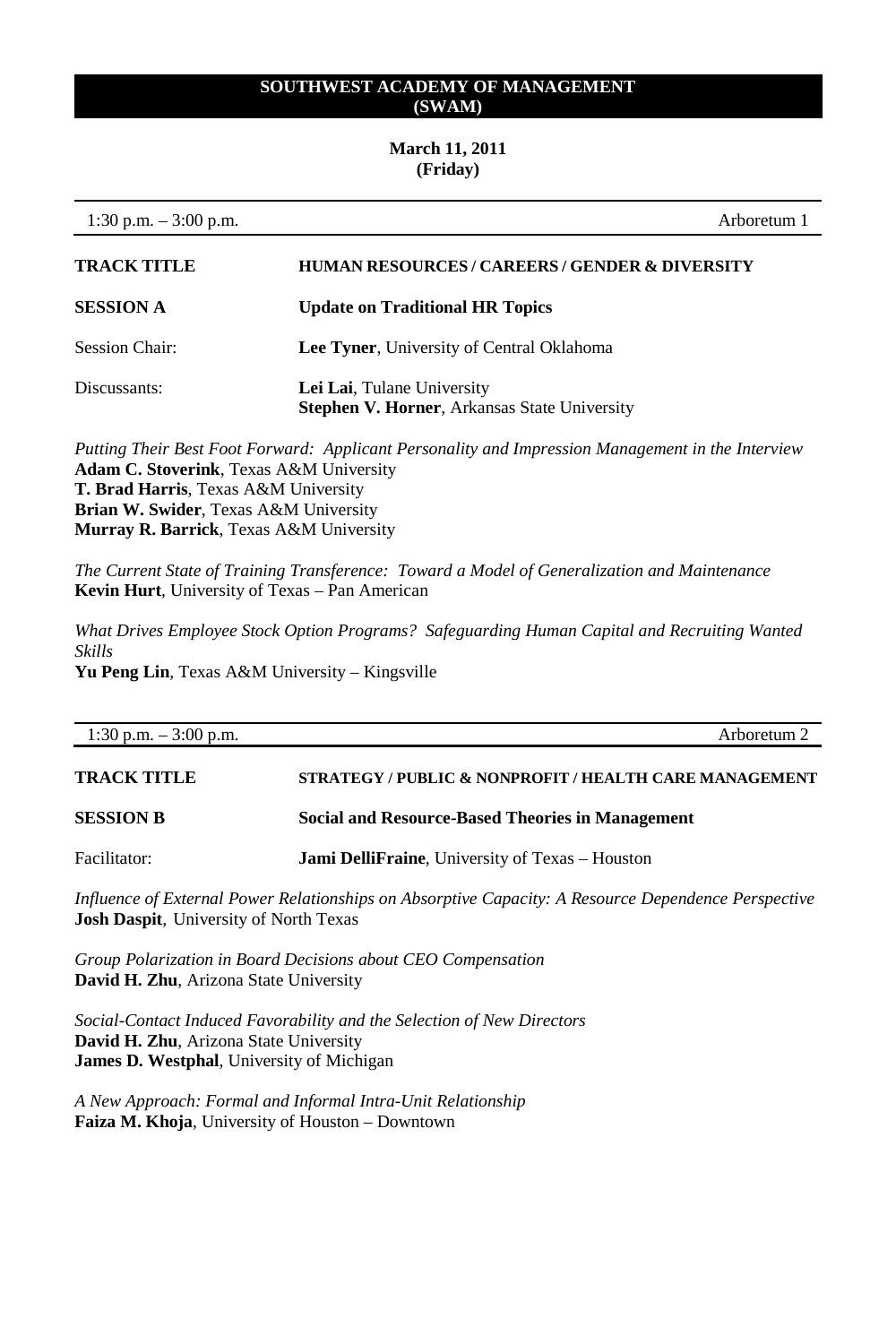## **March 11, 2011 (Friday)**

1:30 p.m. – 3:00 p.m. Arboretum 3

| <b>TRACK TITLE</b> | INTERNATIONAL / ORGANIZATIONAL THEORY / SOCIAL ISSUES |
|--------------------|-------------------------------------------------------|
| <b>SESSION C</b>   | <b>Managing Ethics in a Changing World</b>            |
| Session Chair:     | <b>Deli Yang, Trinity University</b>                  |
| Discussant:        | <b>Rachel Sturm, University of Houston</b>            |

*Transformational Leadership and Union Citizenship Behavior*  **James Richard Swindell**, Indiana Tech University

*The Configuration and Capabilities of Private Virtual Worlds in Organizational Settings*  **Derrick E. D'Souza**, University of North Texas **Yunfei Du**, University of North Texas **Jessica Li**, University of North Texas

| 1:30 p.m. $-3:00$ p.m. | Conference 1, $(6^{th}$ Floor)                                                                                                                                                                                                                                                     |
|------------------------|------------------------------------------------------------------------------------------------------------------------------------------------------------------------------------------------------------------------------------------------------------------------------------|
| <b>TRACK TITLE</b>     | <b>SPECIAL SESSION</b>                                                                                                                                                                                                                                                             |
| <b>SESSION D</b>       | <b>Fostering Creativity in Non-Creative Positions: Strategies, Pitfalls,</b><br>and Progress                                                                                                                                                                                       |
| Presenters:            | <b>Ethan P. Waples, University of Central Oklahoma</b><br><b>Holly K. Osburn</b> , University of Central Oklahoma<br>M. Suzanne Clinton, University of Central Oklahoma<br><b>Harry "Trip" Knoche, University of Central Oklahoma</b><br>Lee Tyner, University of Central Oklahoma |

Many companies are finding that they must foster creativity in even routine positions to remain competitive. Everyday creativity found in routine jobs has been called "garden variety" creativity, where employees approach even typical problems with a bent toward novel solutions. How managers and leaders can encourage such creativity at all levels and in all position is the focus of this session. The symposium will address 1) how leaders can create a climate that promotes garden variety creativity through monitoring and performance feedback, 2) how HR can encourage garden variety creativity through performance management, 3) how leaders can use political tactics and networking in order to champion creative ideas, and 4) how organizations can strategically manage creative efforts.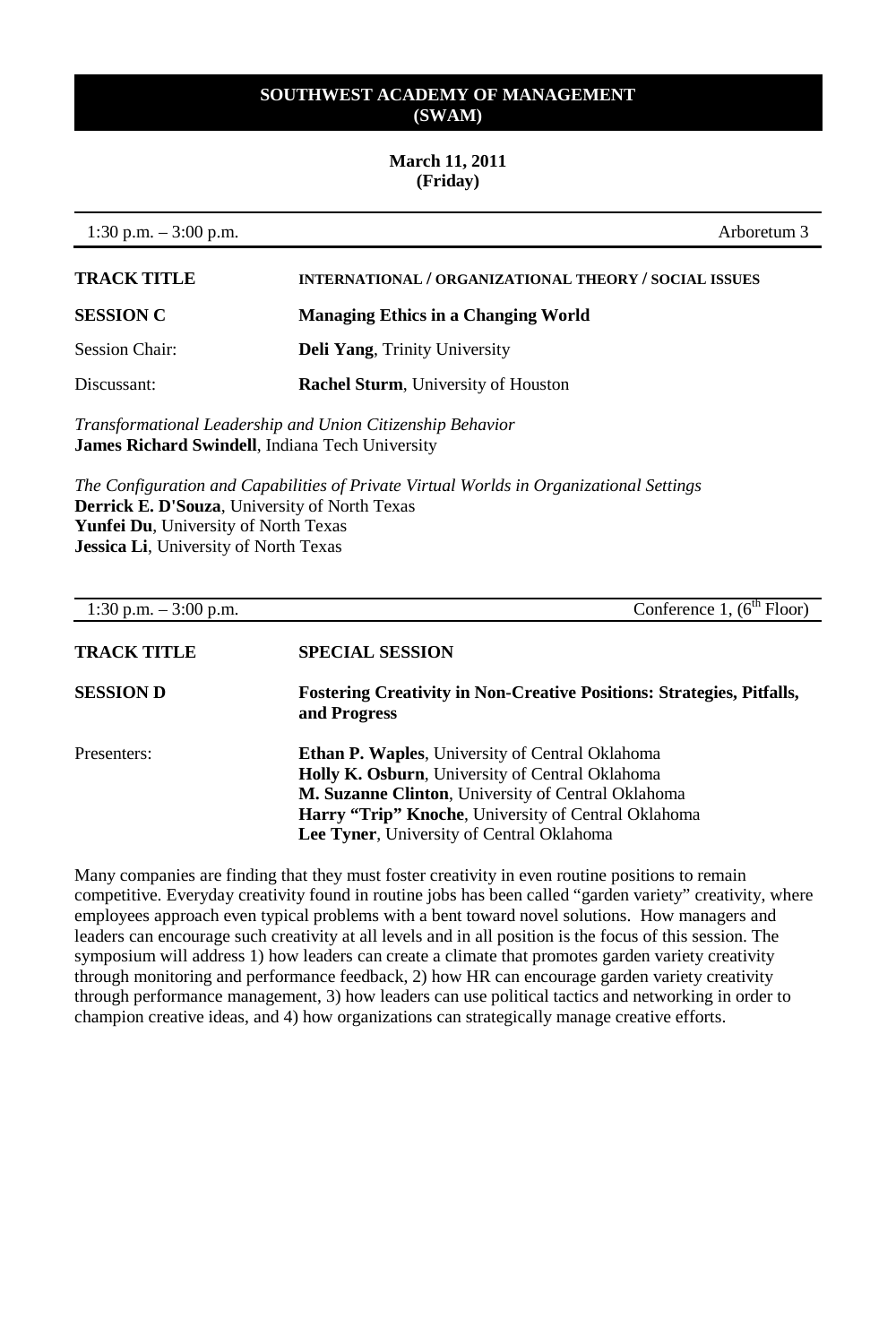## **March 11, 2011 (Friday)**

3:00 p.m. – 3:30 p.m. Market Place/Exhibit Hall

## **FBD Coffee Break**

Please make plans to visit the exhibits for information on the latest books and newest educational technologies. Let our exhibitors know how much we appreciate their presence and continued support!

Great Door Prize Drawings take place at **3:15 p.m.** in the Exhibit Area. *Must be present to win.*

| $3:30$ p.m. $-5:00$ p.m. |                                                                                              | Arboretum 1 |
|--------------------------|----------------------------------------------------------------------------------------------|-------------|
| TRACK TITLE              | <b>SPECIAL SESSION</b>                                                                       |             |
| SESSION A                | <b>Recognition of the SWAM 2011 Award Winners</b>                                            |             |
| Presiding:               | Larry Garner, Texas A&M - Central Texas<br>Past President, Southwest Academy of Management   |             |
| Discussant:              | <b>Karen L. Middleton</b> , Texas A&M – Corpus Christi                                       |             |
|                          | 2011 FBD OUTSTANDING EDUCATOR AWARD<br><b>Tim O. Peterson, North Dakota State University</b> |             |
|                          | <b>BEST REVIEWER</b><br><b>Deli Yang, Trinity University</b>                                 |             |

**2011 Mc-Graw-Hill/Irwin DISTINGUISHED PAPER AWARD**

*Don't Blame Me: The Effects of CEO Power, Board Affiliation, and Sarbanes-Oxley on CEO Turnover Following Financial Misrepresentation* **David M. Gomulya,** University of Washington

| $3:30$ p.m. $-5:00$ p.m. | Arboretum 2                                                                                                                                                                                                                                           |
|--------------------------|-------------------------------------------------------------------------------------------------------------------------------------------------------------------------------------------------------------------------------------------------------|
| <b>TRACK TITLE</b>       | <b>ORGANIZATIONAL DEVELOPMENT / CONFLICT MANAGEMENT</b>                                                                                                                                                                                               |
| <b>SESSION B</b>         | OD as a Tool in the Non-Profit Sector as Organizations<br><b>Adapt and Grow into the Post Downturn Era</b>                                                                                                                                            |
| <b>Session Chair:</b>    | <b>Janet Kirby, Benedictine University</b>                                                                                                                                                                                                            |
| Panelists:               | <b>Carmen Armstrong, Benedictine University – Springfield</b><br><b>Frank Houston, Benedictine University – Springfield</b><br><b>Dynetta Cole, Benedictine University – Springfield</b><br>Mary Bridget Hunter, Benedictine University – Springfield |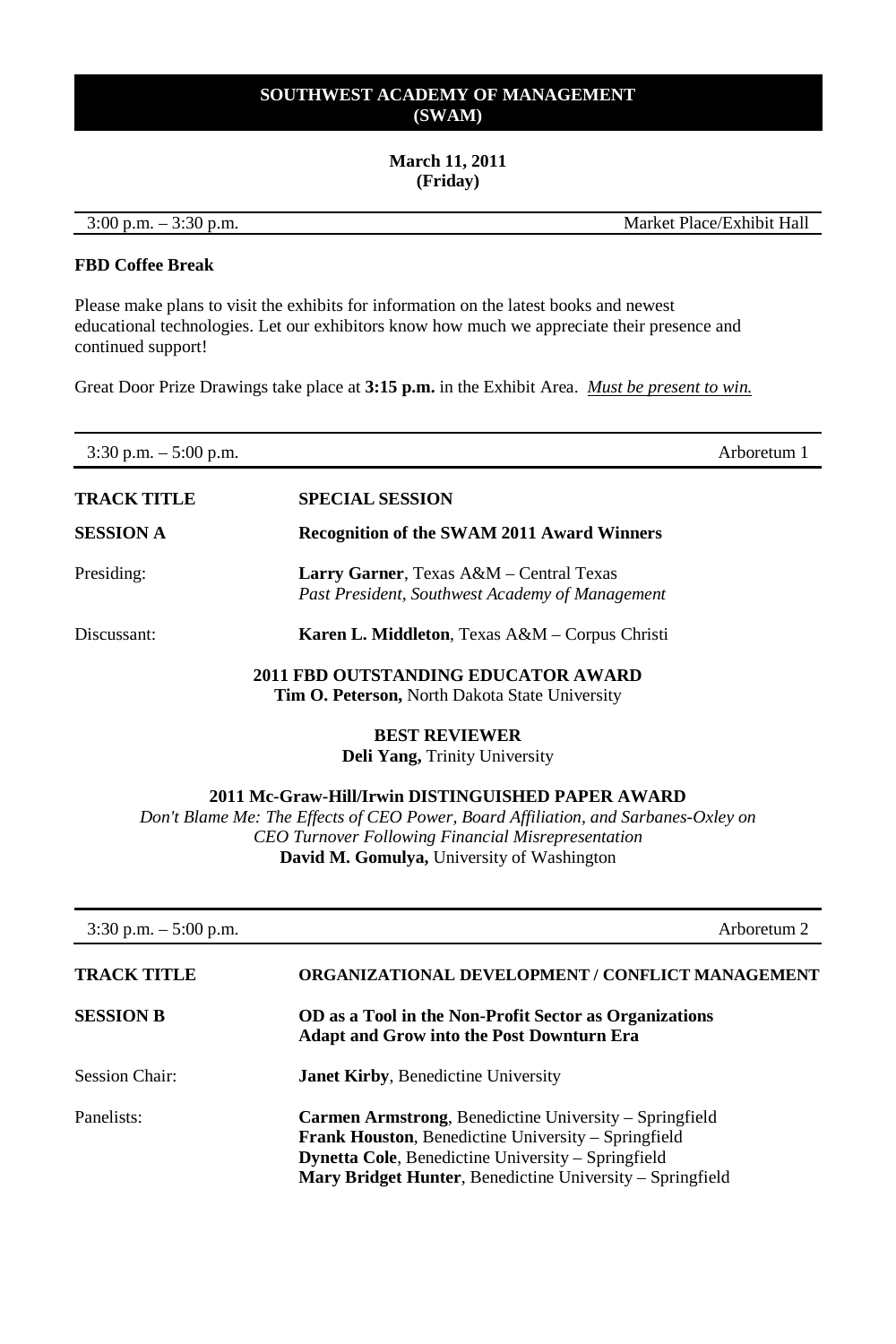#### **March 11, 2011 (Friday)**

3:30 p.m. – 5:00 p.m. Arboretum 3 **TRACK TITLE ORGANIZATIONAL DEVELOPMENT / CONFLICT MANAGEMENT SESSION C Developing Concepts in Leadership, Teams and Organizational Development** Facilitator: **Peter Sorensen**, Benedictine University *Are Self-Esteem and Leadership Skills Missing in Girls Ageing Out of Foster Care?* **Gardenia Burks**, Benedictine University – Springfield *Influential Managers in the Public Sector: How Can OD Prepare Leaders in the Public Sector for Today's Diverse Working Environment* **Henry Williams**, Benedictine University – Springfield *Increasing Coin-In Through an Intensive Team Building Campaign Focused on Customer Service*

**Karla Peterson**, East Central University **Scout Cloud Lee**, East Central University **James Rauch**, East Central University **Karen Goodnight**, University of Oklahoma

5:15 p.m. – 6:15 p.m. Arboretum 1

## **SOUTHWEST ACADEMY OF MANAGEMENT ANNUAL BUSINESS MEETING**

Presiding: **M. Suzanne Clinton**, University of Central Oklahoma *2011 President, Southwest Academy of Management*

All members are encouraged to attend our annual business meeting. Each attendee receives one freedrink ticket, redeemable at the reception that follows. We look forward to seeing you there!

6:30 p.m. – 8:00 p.m. Window Box

## **SOUTHWEST ACADEMY OF MANAGEMENT ANNUAL RECEPTION**

Unwind with friends and colleagues, over drinks and hors d'oeuvres. Redeem your free-drink ticket from the business meeting. Additional beverages may be purchased at the cash bar.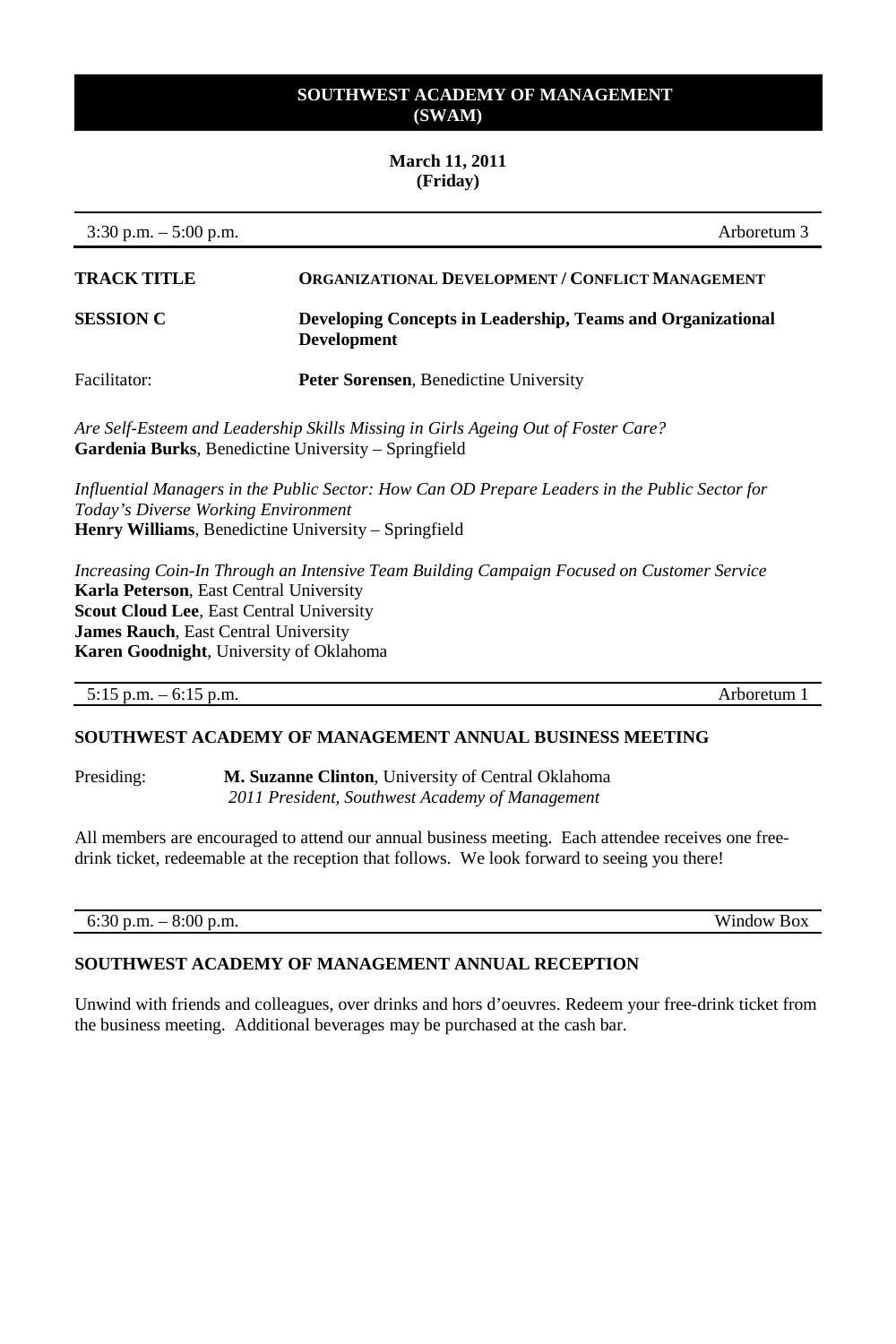#### **March 12, 2011 (Saturday)**

7:00 a.m. – 8:15 a.m. Arboretum 5

## **SWAM Saturday Survivors' Breakfast**

A breakfast celebration open to all SWAM members who have "survived" to the last day. Here is a last chance to network with friends and colleagues.

| $8:30$ a.m. $-10:00$ a.m. | Arboretum 1                                                                                                                                                                                                                                                                                                                                                             |
|---------------------------|-------------------------------------------------------------------------------------------------------------------------------------------------------------------------------------------------------------------------------------------------------------------------------------------------------------------------------------------------------------------------|
| <b>TRACK TITLE</b>        | PROFESSIONAL DEVELOPMENT WORKSHOPS                                                                                                                                                                                                                                                                                                                                      |
| <b>SESSION A</b>          | Why All the Hype About Service Learning? Creating a Project that<br><b>Brings Desired Results with Long Term Effects (Appreciative</b><br><b>Community Partners, Motivated Students, &amp; Student Retention</b> )                                                                                                                                                      |
| Workshop Leader:          | <b>Janie R. Gregg, University of West Alabama</b><br><b>Sharon H. Stipe, University of West Alabama</b><br><b>Aliquippa D. Allen, University of West Alabama</b><br>Mitzi C. Green, University of West Alabama                                                                                                                                                          |
| $8:30$ a.m. $-10:00$ a.m. | Arboretum 2                                                                                                                                                                                                                                                                                                                                                             |
| <b>TRACK TITLE</b>        | ORGANIZATIONAL DEVELOPMENT / CONFLICT MANAGEMENT                                                                                                                                                                                                                                                                                                                        |
| <b>SESSION B</b>          | Managing Change in an Emerging Environment Through the<br><b>Application of OD Principles</b>                                                                                                                                                                                                                                                                           |
| <b>Session Chair:</b>     | Peter Sorensen, Benedictine University                                                                                                                                                                                                                                                                                                                                  |
| Panelists:                | <b>Bronwyn Rains, Benedictine University – Springfield</b><br><b>Rebecca Ellis, Benedictine University – Springfield</b><br>Barbara Ragland, Benedictine University - Springfield<br><b>Bill Tarmacki</b> , Benedictine University – Springfield<br>Meghan Wright, Benedictine University - Springfield<br><b>Leslie McKnight, Benedictine University – Springfield</b> |